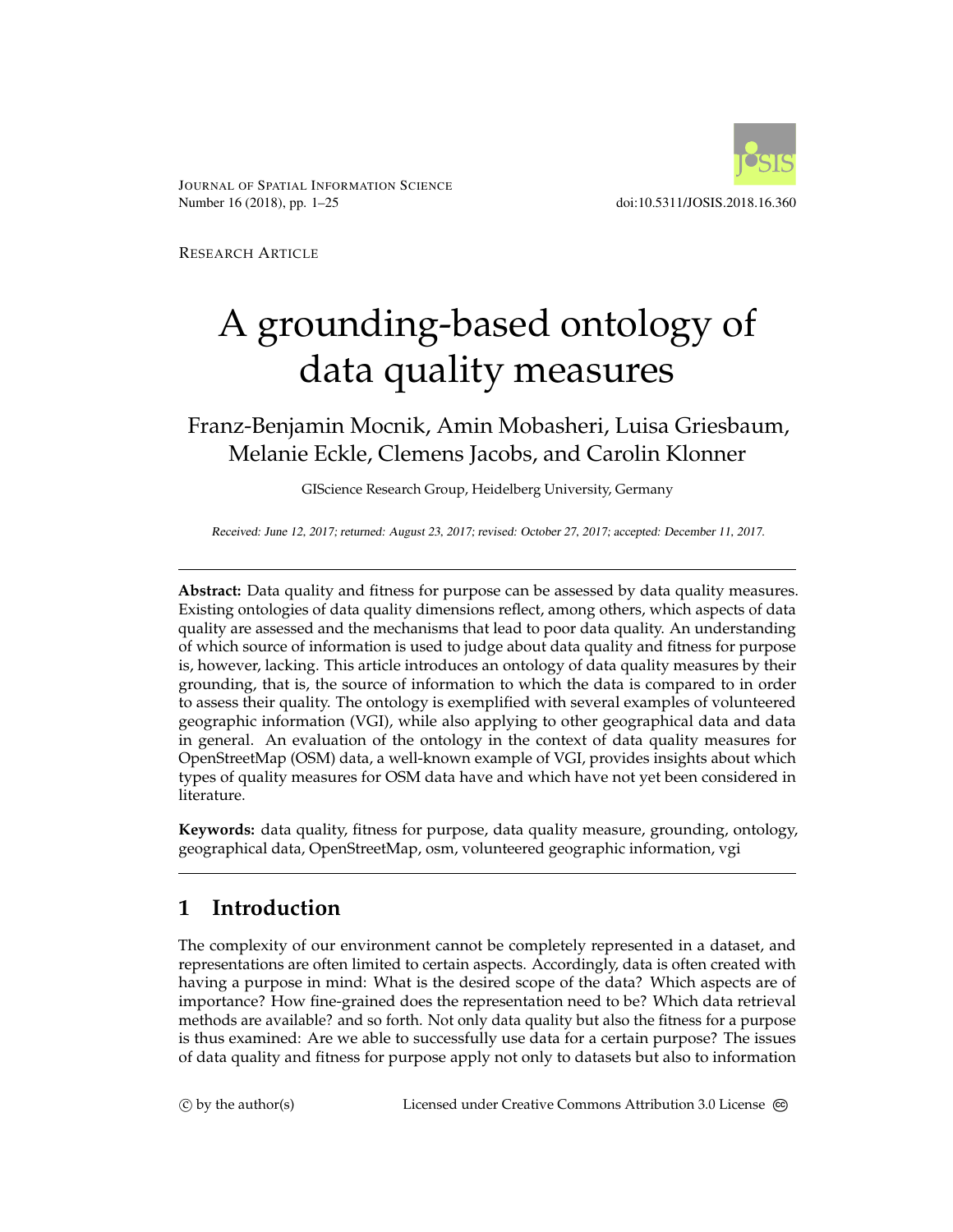that is shared visually or orally. Information being of poor quality or information not being fit for a certain purpose may have far-reaching consequences, as in the case of flight *CRX 3597*, which crashed on a hill near Zürich airport on the 24th of November 2001, due to incomplete information about the weather and about the hill among other things [\[60\]](#page-23-0). This demonstrates the relevance and the importance of data quality and fitness for purpose.

The issue of data quality receives increasing attention, both in science and in industry. One reason might be the availability of large and increasingly heterogeneous datasets. Among the examples of such heterogenous data is volunteered geographic information (VGI) that is created by the voluntary effort of groups of people who collaborate, for example, in OpenStreetMap (OSM), and ambient geographic information (AGI) resulting from people sharing information without the intention to contribute geographical information to a larger dataset or data collection, for example, Twitter and Flickr. People contributing to VGI and AGI usually have very different aims and different abilities, which is in contrast to conventional datasets that are often created by a few experts who follow strict rules and guidelines. The heterogeneity of the contributors is reflected in the heterogeneity of the data. Rather, the quality of such heterogeneous datasets can accordingly not be assessed in its entirety by the interpretation of the data with a fixed ontology and a subsequent comparison to reference data. A better understanding of the processes that generate the data is required to assess data quality, which provides insights into how the data can be interpreted—there may not even exist *one* fixed ontology for the entire dataset but the interpretation may happen on an ad hoc basis. The *internal* characteristics of a heterogeneous dataset seem thus to be important with respect to data quality. Among these characteristics are the process that generated the data, the history of the data, the methods to retrieve the data, the sources from which the data is aggregated, and the different purposes for which the data has been collected.

Numerous measures of data quality have been introduced and discussed in the literature. Such measures are methods to determine, for a given dataset, the quality of the dataset. One obvious choice is to compare, for example, a map to the actual environment or to a reference dataset that is assumed to be of high quality. On the other side, also the internal characteristics of a dataset can be used to assess its quality, for example, the growth of a street network over time [\[5\]](#page-19-0). As a distinction between "approaches for intrinsic assessment [. . . ] that do not use external reference data" [\[42\]](#page-22-0) and intrinsic measures that can be evaluated "without the usage of any reference data" [\[5\]](#page-19-0) the concepts of *intrinsic* and *extrinsic* measures have been introduced. While the authors are not aware of any formal definition of intrinsic and extrinsic measures in literature, the distinction between both seems to be manifest: if a dataset shall be assessed for its quality by a certain measure, this measure is called intrinsic if it does not require any additional data besides the dataset, otherwise it is called extrinsic. This definition only makes sense if the measure is to be characterized in combination with the dataset, because the same measure may be able to operate on different datasets as well as on one dataset only. The completeness of buildings in a city in OSM data might, for example, be assessed by comparing the specific city in OSM data to other cities in cadastres, or by comparing it to other cities within OSM data in order to gain an understanding of the structure of cities and thus of the number and distribution of buildings to be expected. Exactly the same methodology and the same measure might be used in both cases, because the structure of cities in general can be studied from cadastres as well as from OSM data. In the case of other cities within OSM data, the measure would be intrinsic while being extrinsic in the second case. This demonstrates that there is a need to characterize data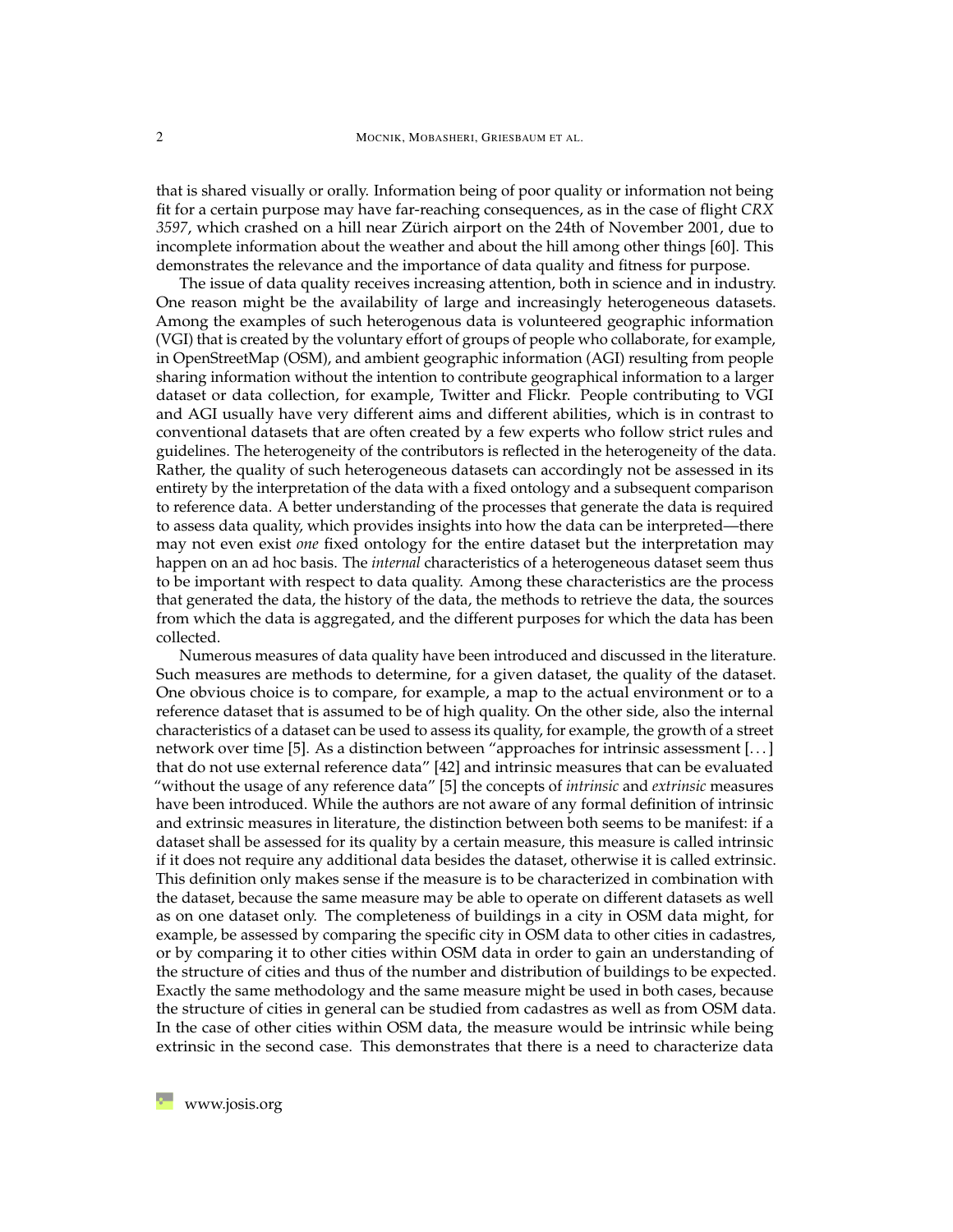quality measures themselves in more detail, despite the usefulness of the distinction between intrinsic and extrinsic measures.

One widely used classification scheme is provided by the International Organization for Standardization [\[39\]](#page-22-1). Measures are classified by this scheme according to several aspects of data quality such as positional accuracy or completeness. This classification refers to *what* is measured. In contrast, the classification into extrinsic and intrinsic measures refers to *which* data is used by the measure—data from the same dataset or other data. In this article, we extend this question to *where* the information comes from that allows us to draw conclusions about data quality. Imagine the following thought experiment: A dataset claims that a tree  $T$ is located inside a building  $B$ . It cannot be concluded by the statement " $T$  is inside  $B$ " itself whether this very statement is correct and agrees with reality. In fact, trees are usually not located in buildings, and buildings do not usually accommodate trees. Counterexamples exist though, for instance, trees in entrance halls of major insurance companies. Additional information about how far this statement correctly describes the real environment (i.e., about the external quality of the above statement) can only be concluded on the basis of our perception of the environment or on the basis of further information that itself refers to the environment. Thus, the *where* question from above refers to the source from which additional information is gained in order to be used by the measure. Sources for such additional information can be our perception of the environment, heuristic principles, other data from the same dataset, etc.

This article discusses to which sources of information data can be compared when assessing the quality of the data. By classifying quality measures according to these sources, the article provides a systematic view on the assessment of data quality and fitness for purpose. After a short discussion of existing ontologies and taxonomies related to quality measures and data quality, as well as of other related work (Section [2\)](#page-2-0), the notion of grounding is introduced in the context of data quality (Section [3\)](#page-4-0). It is argued that data quality can be measured by comparing different groundings. We accordingly introduce a grounding-based ontology of quality measures (Section [4\)](#page-7-0). While the ontology applies to all kinds of data, we investigate the ontology for geographical information. Two examples of VGI are provided (Section [5\)](#page-10-0). Finally, the ontology is evaluated in the context of quality measures for OSM data (Section [6\)](#page-13-0).

## <span id="page-2-0"></span>**2 Related work**

The uncertainty of data is among the topics that frequently reoccur in many contexts of GIScience [\[7,](#page-19-1) [29,](#page-21-0) [30\]](#page-21-1). A major part of research about the uncertainty of geospatial data concerns the understanding of data quality and fitness for purpose [\[62\]](#page-24-0). These concepts have been addressed by comparison to ground truth, which is, among others, discussed in ISO 19157 [\[39\]](#page-22-1), as well as by understanding the use of data [\[12,](#page-20-0) [24,](#page-21-2) [26\]](#page-21-3)—two perspectives of the same problem [\[17\]](#page-20-1). It is of high importance to ensure the quality and fitness for purpose of geographical information in order to minimize errors and strengthen the reliability of data usage, regardless of their nature and of how they are collected [\[59\]](#page-23-1). Limiting factors of uncertainty are, however, an inherent property of geographical information and knowledge, and these limitations cannot be evaded [\[14\]](#page-20-2).

Several ontologies and taxonomies have been introduced in order to formally represent aspects of data quality and fitness purpose. We discuss the most important ones in the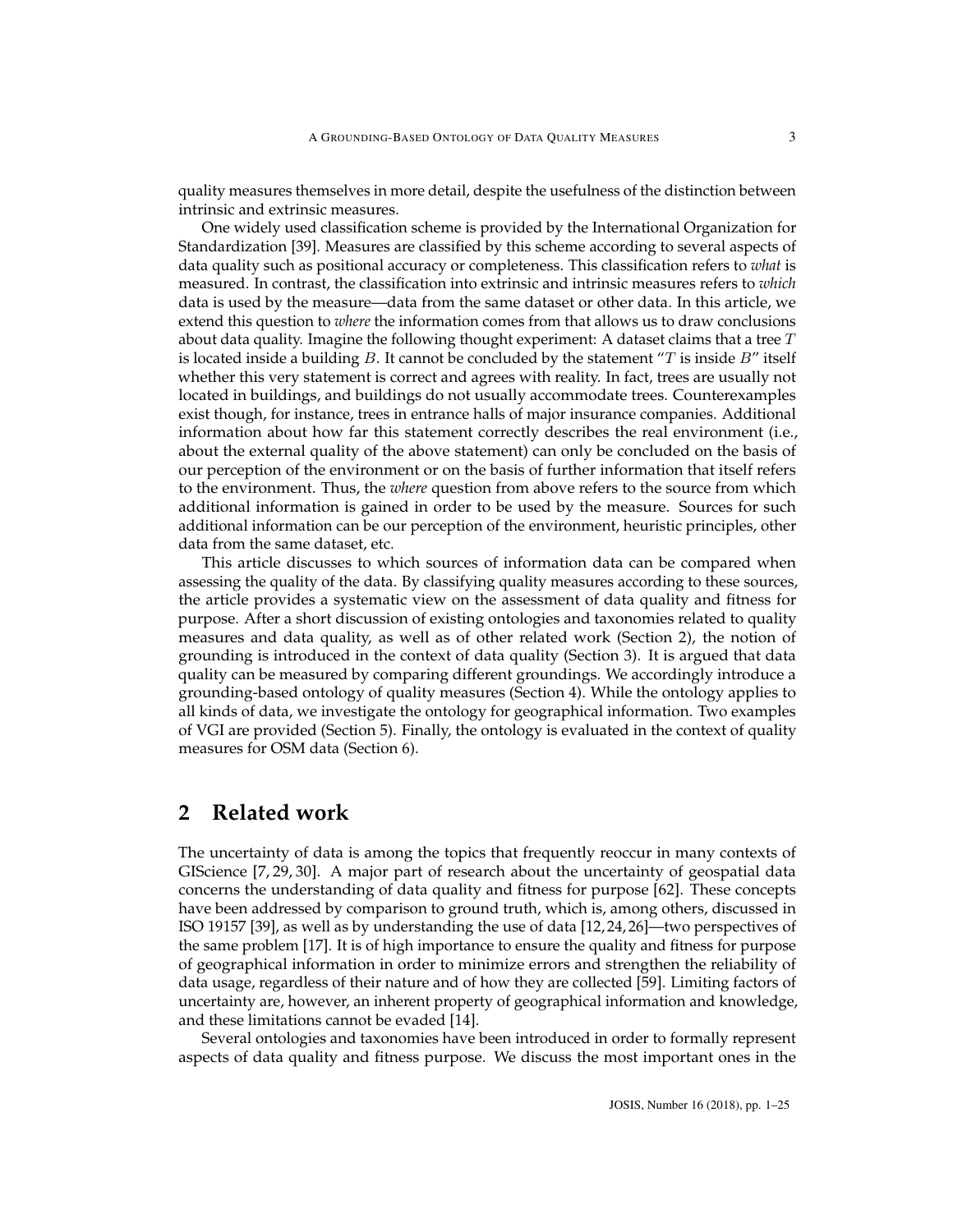remainder of this section, with the aim to relate them to the grounding-based ontology proposed in this article. Frank [\[25\]](#page-21-4) has proposed an ontology about which commitments, made during the collection and aggregation of information, cause imperfect knowledge. These commitments refer, for example, to the limitations caused by partial knowledge, to observation errors, to simplification and classification, as well as to the context. While the ontology describes the process that leads to imperfect knowledge, and hence also the reason for why knowledge is imperfect, it does not capture how data quality can be assessed.

In contrast to Frank's ontology, several data quality dimensions have been discussed in literature—aspects of data that indicate good or poor quality. Possibly the first thorough discussion of data quality dimensions that separates information from the real world it represents was published by Wand and Wang [\[64\]](#page-24-1). They discuss completeness, unambiguity, meaningfulness and correctness as intrinsic data quality dimensions. In addition, they summarize data quality dimensions that have been discussed in literature, including accuracy, reliability, timeliness, and many others. The International Organization for Standardization has listed "data quality elements" for geographical information, which correspond to previously published data quality dimensions [\[39\]](#page-22-1). Most of these data quality elements refer to a comparison to ground truth, such as positional and thematic accuracy, but also other dimensions are listed, for example, the usability. Data quality dimensions often serve as categories that guide the discussion of data quality. They can be used to characterize the quality of data, and they can be used to characterize data quality measures by the dimensions they measure. Quality dimensions cannot, however, be used to characterize quality measures by *how* they measure and *which* information they rely on. This is what this article aims at.

Data quality can be improved or ensured even without being explicitly measured. In the case of VGI datasets, three categories of mechanisms to ensure data quality have been proposed [\[31\]](#page-21-5). The category of *crowd-sourcing approaches* consists of approaches to let individuals of a community validate data and correct errors. Observations of animal or plant species can, for example, be strengthened when other volunteers make similar observations in a nearby area [\[41\]](#page-22-2). Such crowd-sourced approaches can be distinguished from *social approaches*. As the result of a social process, trusted individuals, who have made themselves a good reputation with their contributions to VGI or have prior expert knowledge, maintain and control the quality of other volunteers' contributions [\[43\]](#page-22-3). The comparison of VGI data, which has been produced by volunteers, to data that has been created by selected experts with local knowledge about the mapped area can be seen as a typical example [\[18\]](#page-20-3). Finally, as a *geographic approach*, VGI can be compared to existing geographical knowledge, among them scientific laws and existing datasets. The total length of road features compared to the road length in reference data has, for example, been used for measuring the completeness of OpenStreetMap (OSM) [\[33\]](#page-21-6), and a statistical measure for identifying spatial patterns in the occurrence of flood-related tweets associated with proximity to and severity of flood events has been introduced [\[16\]](#page-20-4). *Data mining approaches* have been independently proposed as another category [\[58\]](#page-23-2). The use of machine learning has, for example, been demonstrated to detect and improve inappropriate classification of OSM features [\[1\]](#page-19-2). Many more examples for each of these categories exist. While this classification is able to categorize mechanisms for ensuring data quality, it does not provide answers to which information data quality measures can rely on.

Bordogna et al. [\[8\]](#page-19-3) have categorized methods to ensure data quality into *ex ante* and *ex post* approaches. Methods categorized as ex ante ensure data quality before the data is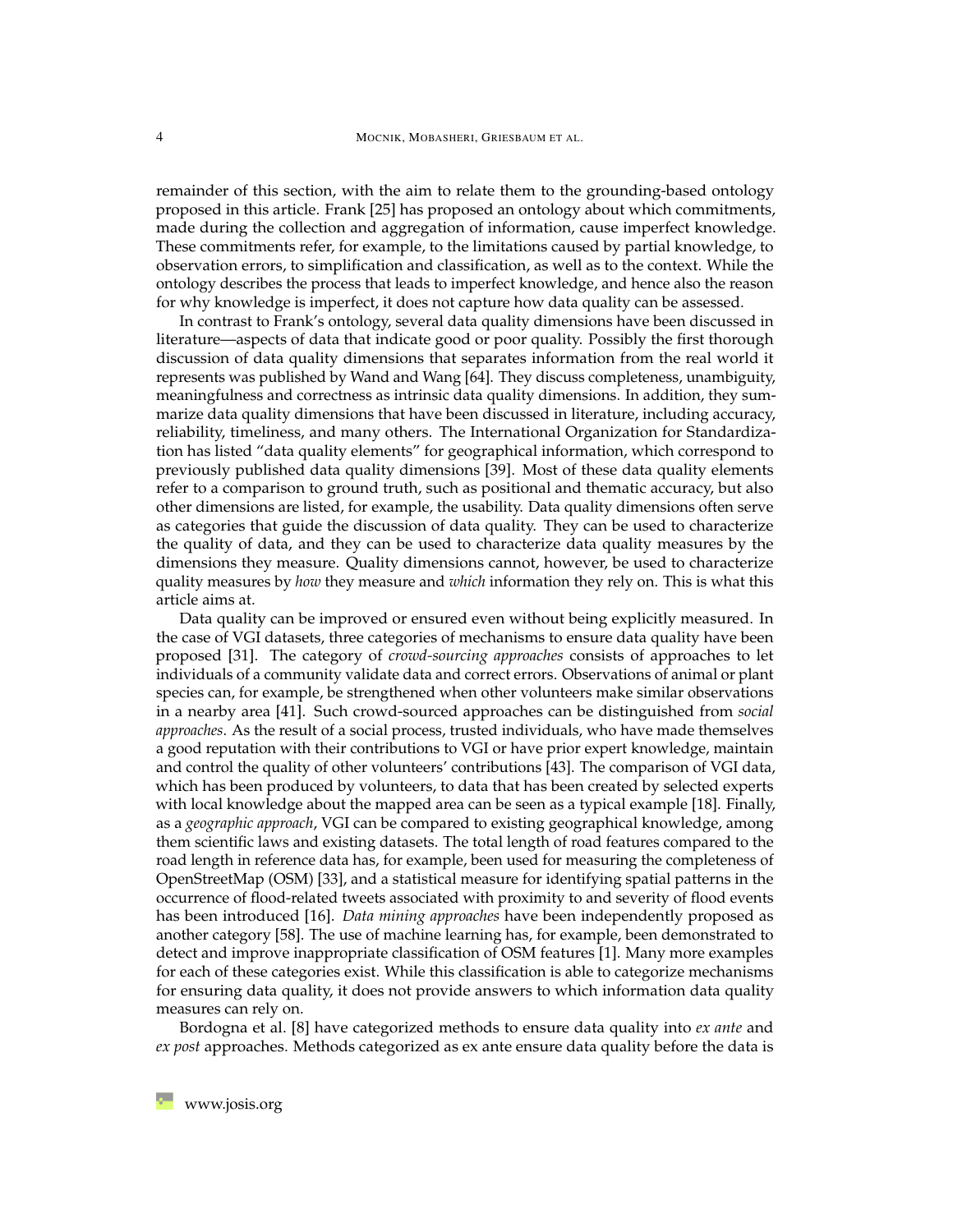created or even collected. Typical approaches incorporate the education of contributors, for example, to measure positions with better accuracy or to recognize certain types of objects on aerial imageries [\[44\]](#page-22-4), and the stimulation of discussions in the community that lead to a more consistent conceptualization. These methods differ from ex post approaches, which improve data quality after the data has been collected. As an example, VGI data is often maintained by experienced users that have a good reputation [\[43\]](#page-22-3). The categorization into ex ante and ex post approaches complements Goodchild's categorization of quality ensuring methods. The distinction explains when the approach is used, and accordingly, which information is already available. However, it does not explain to which source of information the approach refers, and how the approach is grounded.

An overview over different ontologies about data quality in the case of VGI has been provided by Fonte et al. [\[22\]](#page-21-7). As we have discussed, existing ontologies point out which aspects of data quality exist, how data quality measures can be categorized by these aspects, which commitments lead to imperfection of knowledge, and how data quality can be ensured. To our knowledge however, there exists no literature providing a structural view on which information is used by quality measures in order to assess the quality. This is despite the fact that a measure can be characterized by the used information and the way it relates to the physical environment. A measure that explicitly builds on a comparison to our perception of the environment is relatively independent of a purpose. In contrast, a measure referring to the data that is to be assessed, or even to the data after being processed, depends, at least in parts, on the purpose for which the data has been created. In addition to this dimension of incorporating the purpose, measures can be characterized by whether they use data or whether they use rules derived by the data. In the next section, we discuss more thoroughly why the question of which information is used by a measure is of high importance for the understanding of how quality measures work. This understanding will finally render possible the introduction of a meaningful and original ontology of data quality measures by which information is used.

# <span id="page-4-0"></span>**3 Grounding quality measures**

Data quality measures describe how well we are able to relate the data to the environment. Is the data logically consistent and usable? That is, are we able to interpret the data? Is the data complete, the contained locations and the thematic information of high accuracy, and the temporal information of high quality, etc.? Quality measures provide answers to these questions by either relating the internal properties of the data to other data or to the physical environment (e.g., in the case of spatial and thematic accuracy) or by relating to the data itself (as in the case of consistency.) In the first case, the data needs to be related in some way to the environment by understanding how the data refers to physical objects, their features, and processes of the environment. Logical consistency can in the second case be assessed without any need to relate the data to the environment, but it refers to how far we are able to make sense of the data by relating it to the environment—data that is logically inconsistent cannot easily be related to the environment in a meaningful way. In particular in the first case, quality measures relate the data to the environment, which raises the question of *how* measures achieve such relations. This section discusses the process of establishing such a relation in more detail.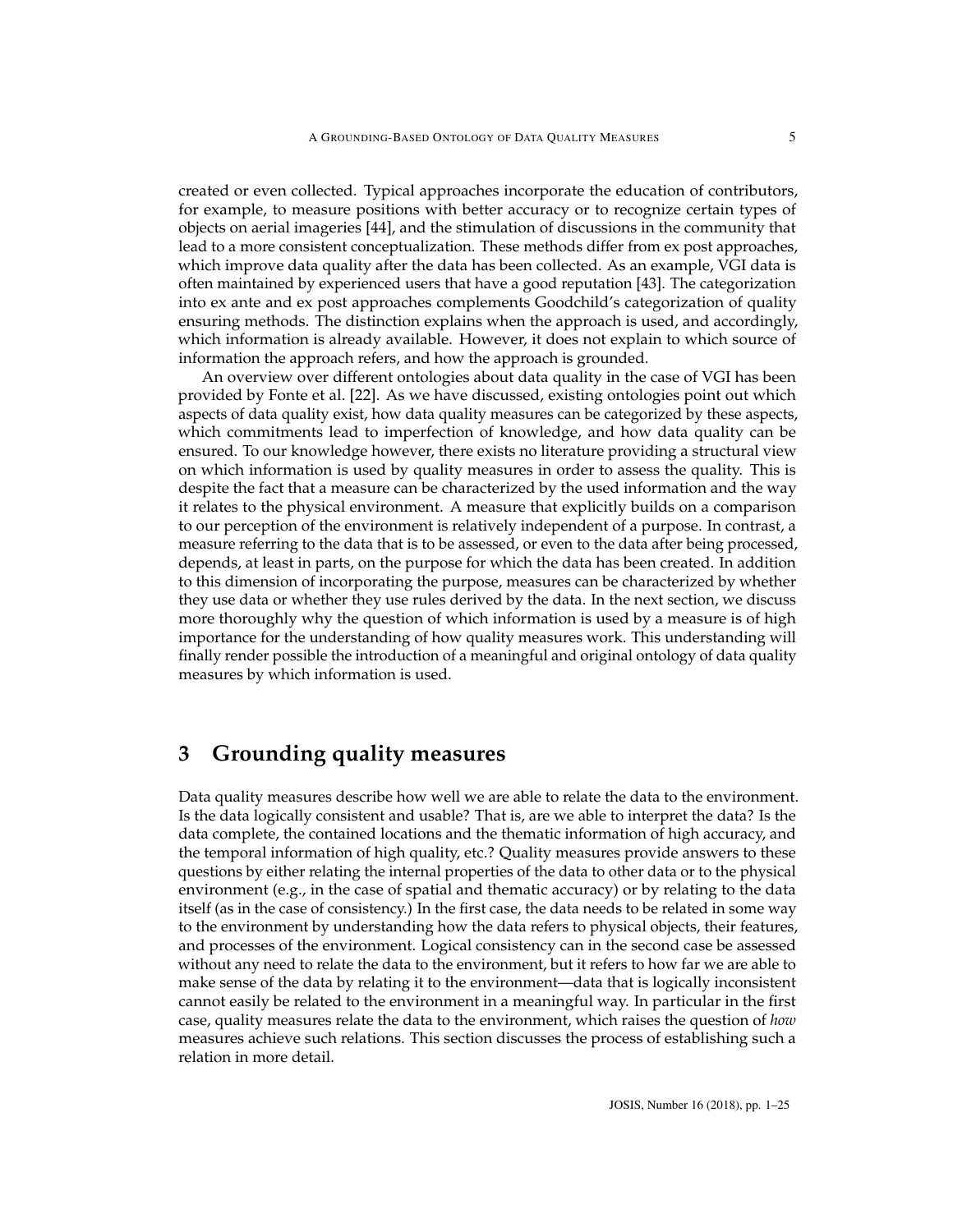Physical objects and processes incorporating physical objects can be "experienced" by the interaction with them and by the perception of the results of such interactions by our human senses. We refer, in the scope of the article, to these objects and processes as our *environment*, because we are physically embedded in the environment and are able to closely interact. This definition of an environment shall not imply any ontological commitment: the environment exists of everything that is not the direct product of our cognition, which is in contrast to information because it is created by our cognition. Two types of interactions with the environment can be distinguished: *actions* in the environment, which affect the environment by modifying it, and the *perception* of the environment, by observing objects and processes while gaining an understanding of potential activities within the environment [\[47,](#page-23-3)[53,](#page-23-4)[54\]](#page-23-5). Besides human perception by the use of our senses, perception can also incorporate technical sensors and machines—for example, sensors and machines transform the environment temperature or the location of the sensor into electrical current, which then can be observed and interpreted by humans. The term perception thus refers, at least in the scope of this article, to various kinds of processes that create data out of the environment. Although there exists no clear distinction between actions and perceptions in general, both can be prototypically illustrated by the following example. When we are in a town we see roads, street signs, etc. We perceive the environment and hence an understanding of the street network emerges. The gained understanding can at least in parts be formally represented as a graph, as is done in OSM. This graph can be used to perform actions in the environment, for example, to navigate from location  $A$  to location  $B$  when reading a map or using a routing service. This navigation takes place in the physical environment, and we find ourselves being relocated to location  $B$ . This is a change of the environment that we are, as physical objects, a part of. Our understanding of us being able to perform a certain action in the environment is often referred to as an *affordance* of the environment [\[27,](#page-21-8) [56\]](#page-23-6), that is, a potential activity, because it is the environment which affords the action.

Data refers to the environment when being interpreted. Formal data, like meteorological data stored in a spreadsheet, datasets used to produce maps, or spatial information written down by hand, consist of formal symbols, which are arranged in different ways. These symbols have no meaning unless they get interpreted: we give a meaning to these symbols by explaining how they refer to entities and features of the environment. An element in OSM data with the tag "highway"="residential" is, for example, commonly interpreted as representing a residential street, which is a physical object of the environment. This interpretation refers to our perception of the environment and its affordances: we know what a street looks like according to our concept of a street, and that we are able to walk or drive on the street. This process of relating data to the environment by perception and affordances [\[27\]](#page-21-8) has been termed *grounding* [\[35\]](#page-22-5). The process of grounding data is not a formal process and hence cannot be captured by our ratio in its entirety. Instead, a grounding always incorporates perception of the environment and its affordances.

There usually exists more than one possibility to interpret symbols, which is why misunderstandings arise: Which measurement uncertainty does the value "286 K" expose? What is the exact definition of the category of a street? Should a certain direction be referred to as "left" or "left ahead"? On the other side, interpretations are not random, and some interpretations are to be favored. There is no interpretation of meteorological data as being a representation of a street network that would suggest itself, even if both can be represented as tables or text. Rather, we are able to identify meteorological data as incorporating temperature or humidity just by the way symbols internally relate inside the dataset; we are able to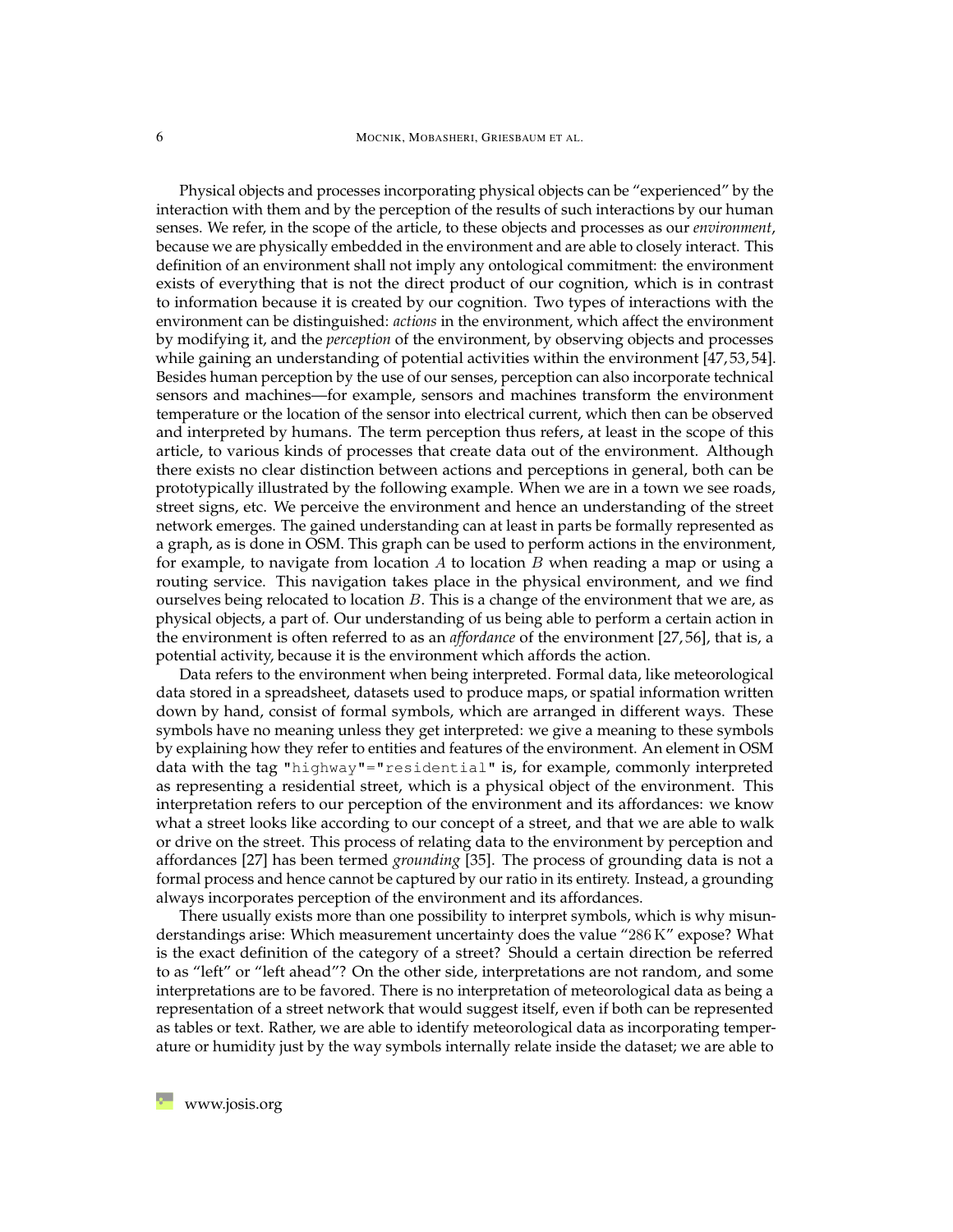identify numbers, judge their meaning from their range; and we may be able to guess that twelve values being separated by commas is a list with one value per month. The problem of finding such favored interpretations by the internal characteristics of the data has been termed *symbol grounding problem* [\[35\]](#page-22-5). It has been discussed for geographical information by Scheider [\[56\]](#page-23-6).

Data quality is rendered by the imperfection of groundings. After the creation of data in a process of perceiving the environment, incorporating previous knowledge, and formally representing the information, the resulting data is grounded by this very process of data creation: we know how the data refers to the environment because of our knowledge about their creation process. The imperfection of this process, including the symbol grounding problem, results in the data being incomplete, being subject to uncertainty, and suffering from other issues related to data quality. This lack of data quality cannot, however, be uncovered by grounding the data anew using the same or a very similar perception or previous knowledge, because this would not add any new facts to the assessment—the new grounding would suffer from the same imperfection. Reading the same thermometer several times in exactly the same way will, for example, only result in a duplicate value, but another thermometer would be needed to understand how well the resulting temperature value describes the temperature of the environment. The value "286 K" might be grounded by our knowledge that a certain thermometer has been used, but it might stay unclear under which conditions the measurement was performed, for example, with or without any windshield. Accordingly, the symbol grounding problem becomes relevant: we might ground the value in different ways, either by ignoring or considering the decrease in temperature due to increased conduction. Only additional perception and additional knowledge are able to uncover the lack of data quality, because different groundings, which are subject to potentially different aspects of imperfection, are compared.

The question of which information is used in a measure, and how this information is grounded, is related to the question of how the measure is grounded itself. As has been discussed earlier, a quality measure compares the grounding of the original data to another grounding, that is, to the grounding of the measure in the context of the dataset. Accordingly, there exists a duality between the sources of errors in the data, due to a potentially defective grounding, and the quality of the grounding of data quality measures. As a result, the grounding-based ontology of data quality measures that we introduce in this article is complementary to Frank's ontology of data quality [\[25\]](#page-21-4), because they examine opposing phenomena. The grounding-based ontology examines the grounding of data quality measures, and Frank's ontology of data quality examines the sources of errors when creating data.

The result of the assessment of data quality depends on the compared groundings: the way the data is grounded and the additional grounding by the quality measure. How can data quality be assessed if the assessment is relative to the additionally chosen grounding, albeit data quality itself should be independent of the groundings used during the assessment? If a dataset is assessed several times for its quality, the results of the assessments should ideally coincide, but as assessments are always relative to the chosen groundings, the results of the assessments can differ. For example, the completeness of the OSM road network can be assessed by a comparison to its lineage (*does the length of the road network converge?*), by a comparison to similar areas (*do other residential areas expose a similar structure of houses and roads?*), and by a comparison to (heuristic) principles that are grounded in the environment by our perception (*is the road network connected?*) [\[48\]](#page-23-7) These different ways of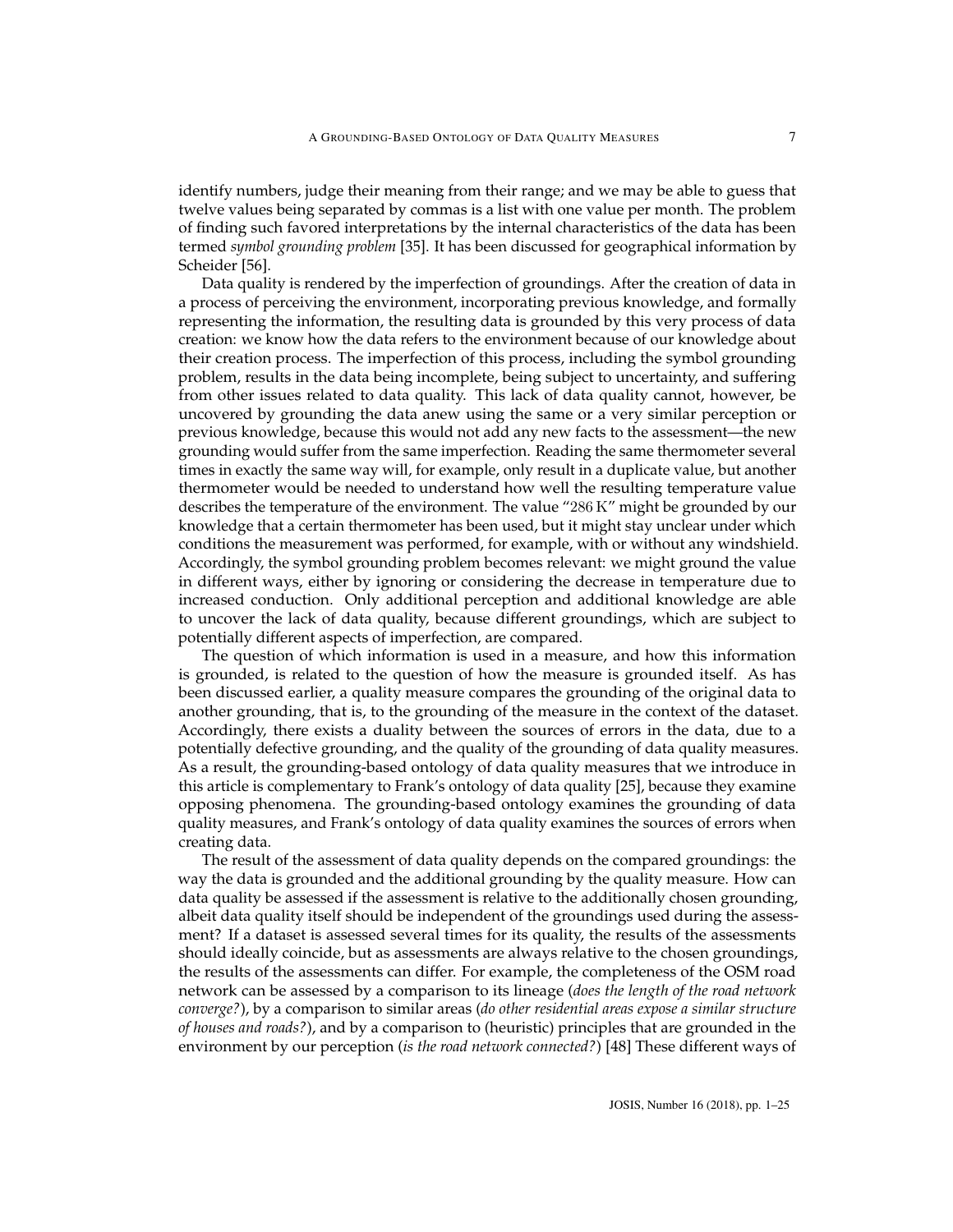measuring the completeness of the road network may lead to different judgements about data quality. Even worse, one may question how meaningful such an assessment is: the result of the assessment may depend more on the choice of the compared groundings than on the quality of the data itself. We refer to this phenomenon as the *problem of imperfect data quality assessment*.

The problem of imperfect data quality assessment can be tackled in two ways, either by using groundings that are of good quality with only little imperfection or by using a variety of groundings. In the former case, one may, for example, choose a grounding in a reference dataset whose quality is known to be better than the one of the dataset to be assessed. Data provided by an authoritative source serves in many cases as such a reference. Data that has been less processed and modified and is thus closer to our perception ("raw data") may also be assumed to have a better grounding, because it is closer to the environment. As an example, we might assess the OSM road network by walking around in town and visually perceiving the environment while comparing it to the road network in the data. In the latter case of more than one grounding, it can be hoped that the consideration of a variety of groundings compensates for the imperfection, as statistics does for a set of values that are subject to uncertainty. When the OSM road network is, for example, assessed in respect to its lineage, by comparison to similar areas, by comparison to several (heuristic) principles, and by comparison to several reference datasets, one might easily leave out one of the measures if its result differs considerably from the result of all other principles [\[48\]](#page-23-7). The reason behind the measure differing from the other measures might, for example, be a heuristic principle that does not hold under certain circumstances, or a reference dataset of poor quality. The characteristics of measures using heuristic principles differs from the characteristics of measures that use reference data. An understanding of which grounding is used by a measure might reveal these characteristics. In the following section, we discuss an ontology that can be used to classify quality measures according to their groundings.

# <span id="page-7-0"></span>**4 An ontology of quality measures**

The assessment of data quality always incorporates the comparison of two or more different groundings of the data and is thus relative to the chosen groundings, as has been argued in the previous section. Hence, it is important to understand which different possibilities exist for grounding data. This understanding renders a more detailed comprehension of data quality assessment and of how to interpret the results of the assessment. In the following, we will systematically explore these different groundings by providing an ontology of quality measures. This ontology classifies measures by the alternative grounding that the data is compared to, and it discusses how these different classes relate.

Data creation and data use define a *perception-action cycle* [\[54\]](#page-23-5), starting with the perception of and ending with actions in the environment (Figure [1\)](#page-8-0). Data can thus be grounded in two "directions": either by relating to entities that already are grounded in previous perception, for example, to other datasets or to knowledge; or by relating the data to entities that can be grounded by actions in the environment and the perception of the actions' effects on the environment, for example, to processed data. Both directions differ in the way they relate the data to these entities: the first type of a grounding points into the opposite direction of the creation operation (left-facing in Figure [1\)](#page-8-0) while the second type points into the same direction (right-facing).

**[www.josis.org](http://www.josis.org)**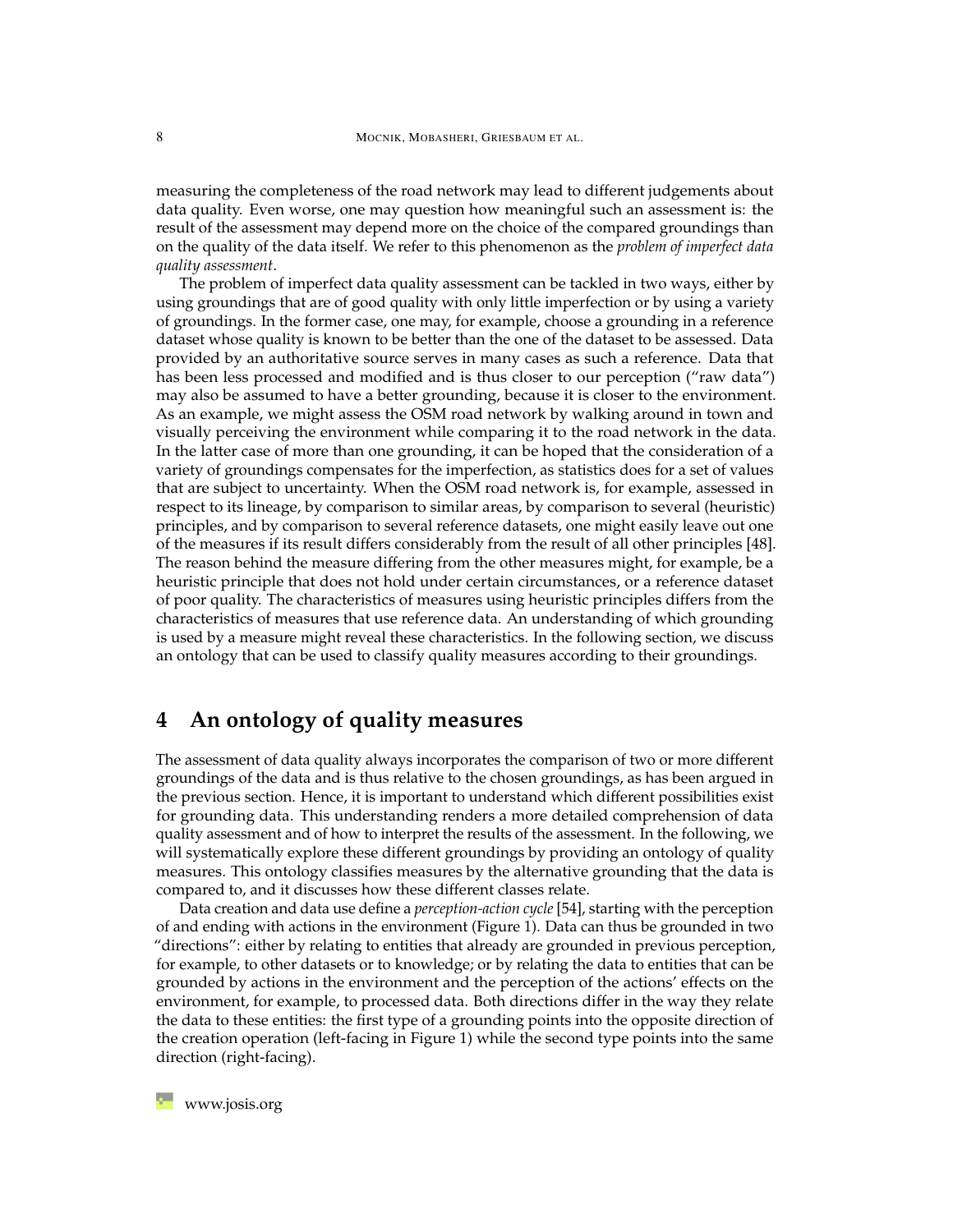A GROUNDING-BASED ONTOLOGY OF DATA QUALITY MEASURES 9

<span id="page-8-0"></span>

Figure 1: Groundings of quality measures of *data* (middle row, thick frame). Solid arrows represent the creation of new data from previous data, and grey arrows represent the perception of and the action in the environment. The possibilities to ground quality measures of the data by relating the data to another entity are depicted by dotted arrows. The second row from the top represents *data from the same dataset* as *data*, which may differ in terms of represented aspects, scale, region, the point in time, etc. The last row represents *another dataset*. The depicted classes of the ontology are described in Table [1.](#page-8-0)

| perception-based grounding                   |  | extrinsic | perception                       |
|----------------------------------------------|--|-----------|----------------------------------|
| data-based grounding<br>$\mathbf{2}^{\circ}$ |  | intrinsic | data from same dataset           |
|                                              |  | extrinsic | other dataset                    |
|                                              |  | intrinsic | processed data from same dataset |
| (3) grounding in processed data              |  | extrinsic | other processed data             |
| grounding in rules/patterns/knowledge<br>(4) |  | intrinsic | rules/ gained from data          |
|                                              |  | extrinsic | rules/ gained from perception    |

Table 1: Grounding-based ontology of quality measures.

JOSIS, Number 16 (2018), pp. 1–25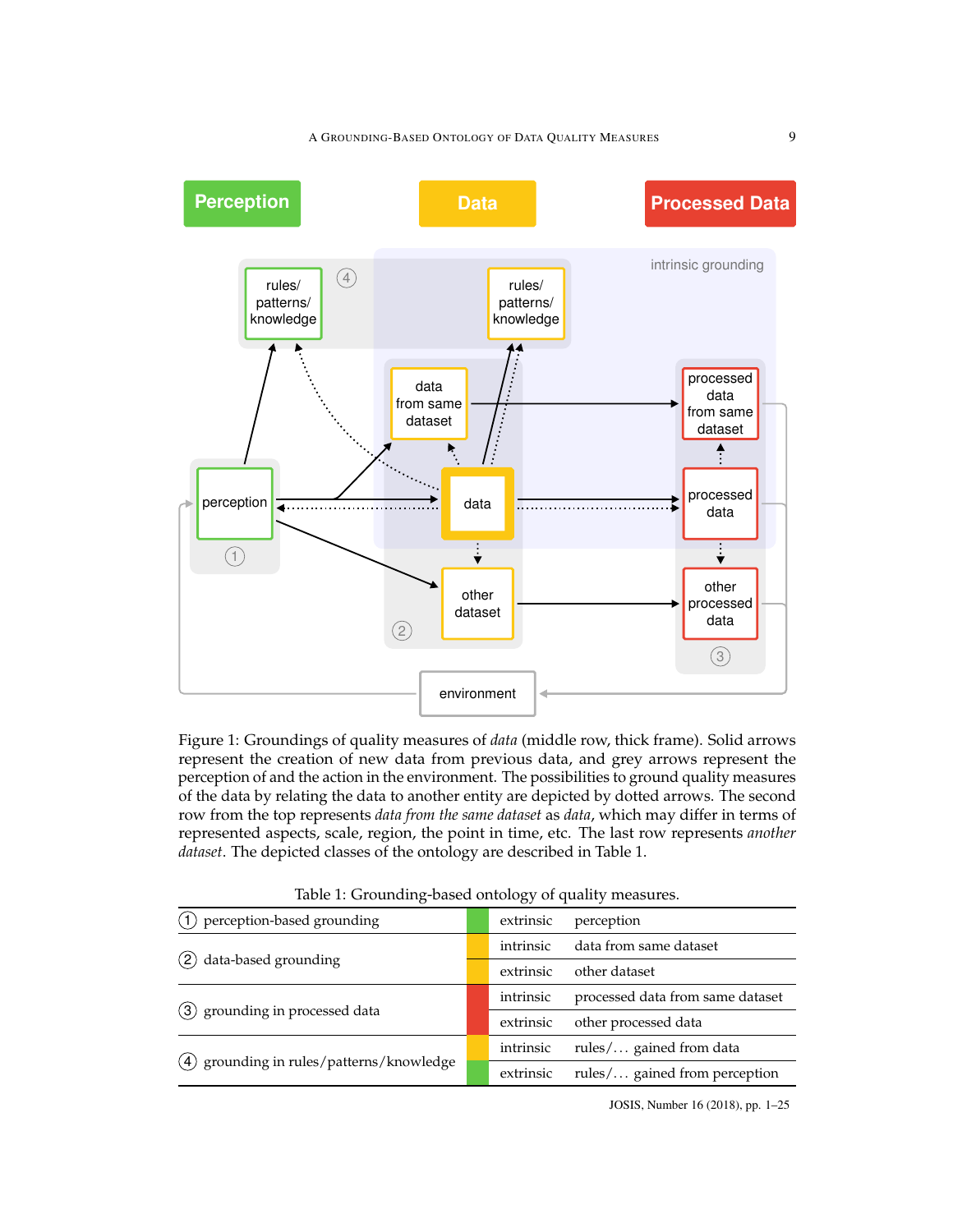Consider the example of OSM data. By perceiving the environment, we build a dataset about streets, houses, and many other objects. This data can, for example, be processed to gain route instructions, which can, in turn, be used for navigation in the environment. When the quality of OSM data is to be assessed, it can be compared to authoritative data, which also is the result of a perception of the environment and thus grounded in this perception. The comparison itself, and thus also the assessment, is grounded in this perception as well. The fitness of the data for a certain use can alternatively be assessed by referring to how useful route instructions derived from the data are. That is, how do route instructions derived from OSM data compare to route instructions derived from other data? Both instructions can be compared by determining whether one perceives success after having followed the instructions in the environment. The result of this comparison is influenced by the data and the other dataset, as well as by the algorithms used to derive the route instructions from the datasets. If we can conclude that the influence of the datasets dominates, for example, in the case of using the same algorithm for both datasets, the fitness of the dataset can be assessed. The route instructions themselves can be interpreted as being a dataset as well, because they are the result of having processed the original data.

The groundings of data quality measures are like the grounding of the data itself. Each quality measure compares two different groundings: the original grounding of the data and another alternative grounding. This alternative grounding can uncover data quality issues of the original grounding, and it renders the meaning of the resulting information about the data quality. In fact, the alternative grounding of the data grounds not only the data itself but also their comparison to the original grounding, because it explains the results of the comparison. A data quality measure is thus grounded as well by the alternative grounding. In consequence, an ontology of alternative groundings of data is an ontology of corresponding quality measures, too (Table [1\)](#page-8-0).

Based on Figure [1,](#page-8-0) the entities in which to ground data, and hence the data quality measures that are grounded in these entities as well, can be assigned the following classes:

- **Perception-based grounding.** Data is created by the perception of the environment, for example, by sensory perceptions, or by different kinds of technical sensors. The quality of the data can be assessed by relating their internal properties to another perception.
- **Data-based grounding.** Data quality can be assessed by a comparison to other data—either data from the same dataset, possibly of another region or another point in time, differing in scale, or containing different thematic information; or to a dataset that has been created independently. A typical example of the latter is authoritative data. The choice of suitable data to compare with is important. If an aspect of data is compared to itself, the comparison becomes meaningless because both compared aspects, which are de facto identical, share the same grounding, and if two very different datasets are compared, it may be hard to relate them in some way.
- **Grounding in processed data.** Instead of the data itself, also specific aspects of processed data can be assessed. Route instructions derived from OSM data can, for example, be compared to route instructions derived from other datasets. If the processed data can be assumed to "continuously" depend on the data, the assessment of the processed data is able to reveal information about the data itself.
- **Grounding in rules, patterns, or knowledge.** Rules, patterns, and knowledge can be gained by analyzing data or our perception. Such derived knowledge is often less prone to error, and quality measures can thus be grounded in the derived knowledge. Statistical information is a typical example.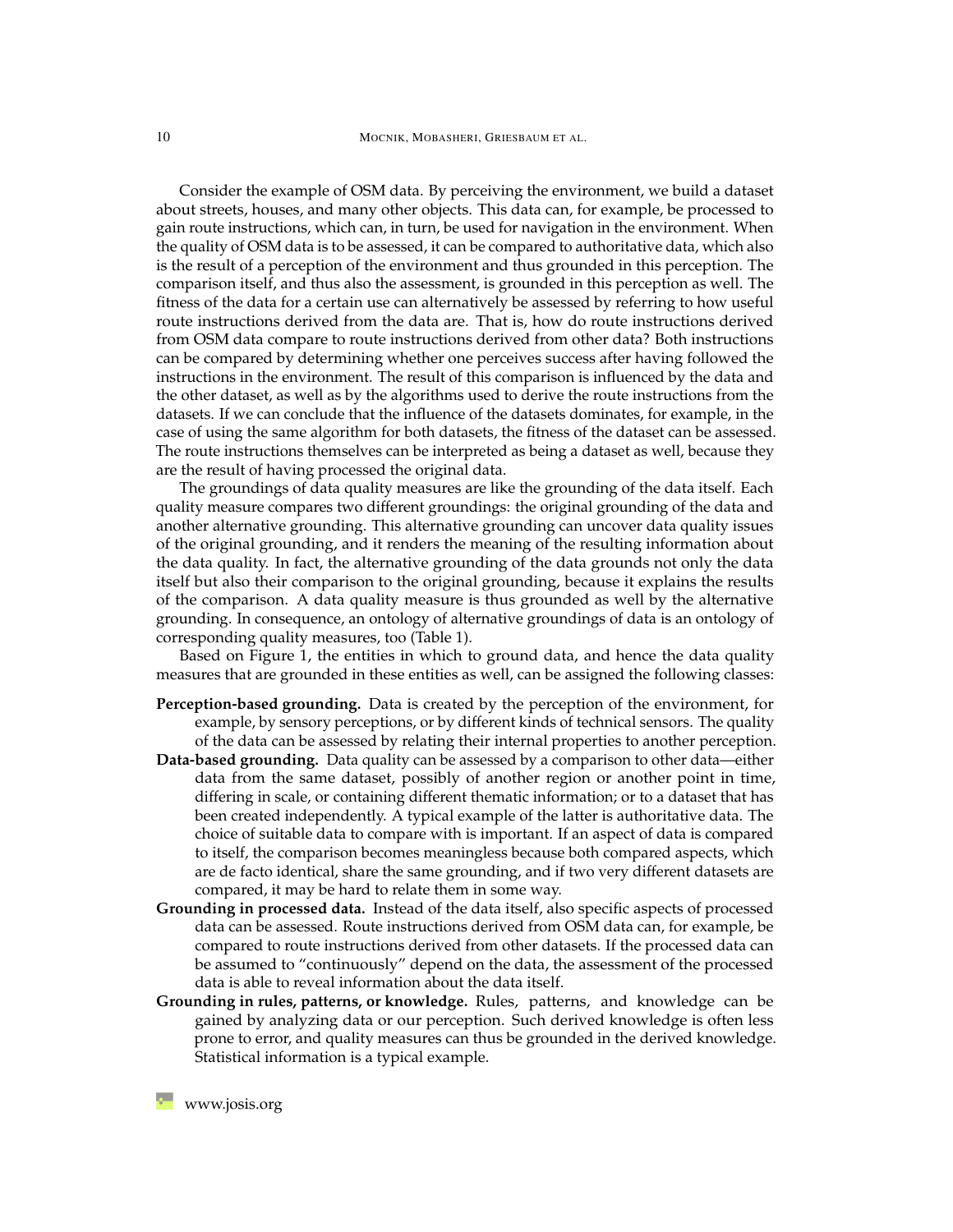These classes come, apart from the perception-based grounding, in two guises: **intrinsic and extrinsic groundings**. The grounding used to assess the data is called intrinsic if it incorporates only data that has been created by the same or a very similar perception and extrinsic groundings refer to the opposite. A perception-based grounding is, accordingly, always extrinsic. While the two guises, intrinsic and extrinsic, refer to groundings, they are similar to the concepts of intrinsic/internal and extrinsic/external measures that can be found in literature (e.g., in ISO 19157 about geographical information [\[39\]](#page-22-1).) As an example, a purely intrinsic grounding refers only to data that was created with a very similar perception, which is, in particular, the case if the measure does not refer to any external dataset and is thus internal according to ISO 19157.

The above classification does not consider any grounding of the data in processed data from another dataset—this would be identical to grounding the data in processed data that itself is compared to processed data of another dataset—nor does it consider any comparison of the data to rules, patterns, or knowledge derived from the processed data—this possibility does not seem to be used very often. Apart from these two exceptions, each choice of a grounding can be uniquely described by one of the preceding classes in combination with the distinction between intrinsic and extrinsic groundings (Table [1\)](#page-8-0).

The proposed ontology does include a taxonomy but also clarifies how the classes relate (Figure [1\)](#page-8-0). An action in the environment starts, for example, according to the ontology, with the perception of the environment, which then leads to data. Such data can be processed in order to finally afford an action in the environment as, for example, route instructions do. Different possibilities of which grounding to refer to in a data quality measure exist. These groundings expose different characteristics, depending on whether they refer to perception, to data, or to processed data. A grounding in rules, patterns, or knowledge also differ considerably from other groundings, because they generalize per definition. These interrelations are depicted in Figure [1.](#page-8-0)

## <span id="page-10-0"></span>**5 Examples**

A grounding-based ontology has been introduced in the preceding section. This ontology applies to data quality measures in general, and it also applies to geographical information and VGI in particular. We provide two examples of quality assessment of VGI with the aim to practically exemplify the ontology. The examples have been chosen such that they illustrate very common ways of measuring the quality of the data, among them intrinsic and extrinsic measures referring to perception, data, and rules.

#### <span id="page-10-2"></span>**5.1 Observation of organisms by volunteers**

Citizen science projects around the world collect field observations of organisms from volunteers. In the project *ArtenFinder Rheinland-Pfalz*[1](#page-10-1) , observations of organisms are collected in a dataset with the aim of supporting environmental planning and policy making by government agencies. It is evident that data quality is a vital issue here, because it can have consequences on construction projects, in particular related to species conservation issues. Experts are validating new observations by assessing how plausible a single observation

<span id="page-10-1"></span><sup>1</sup><http://artenfinder.rlp.de>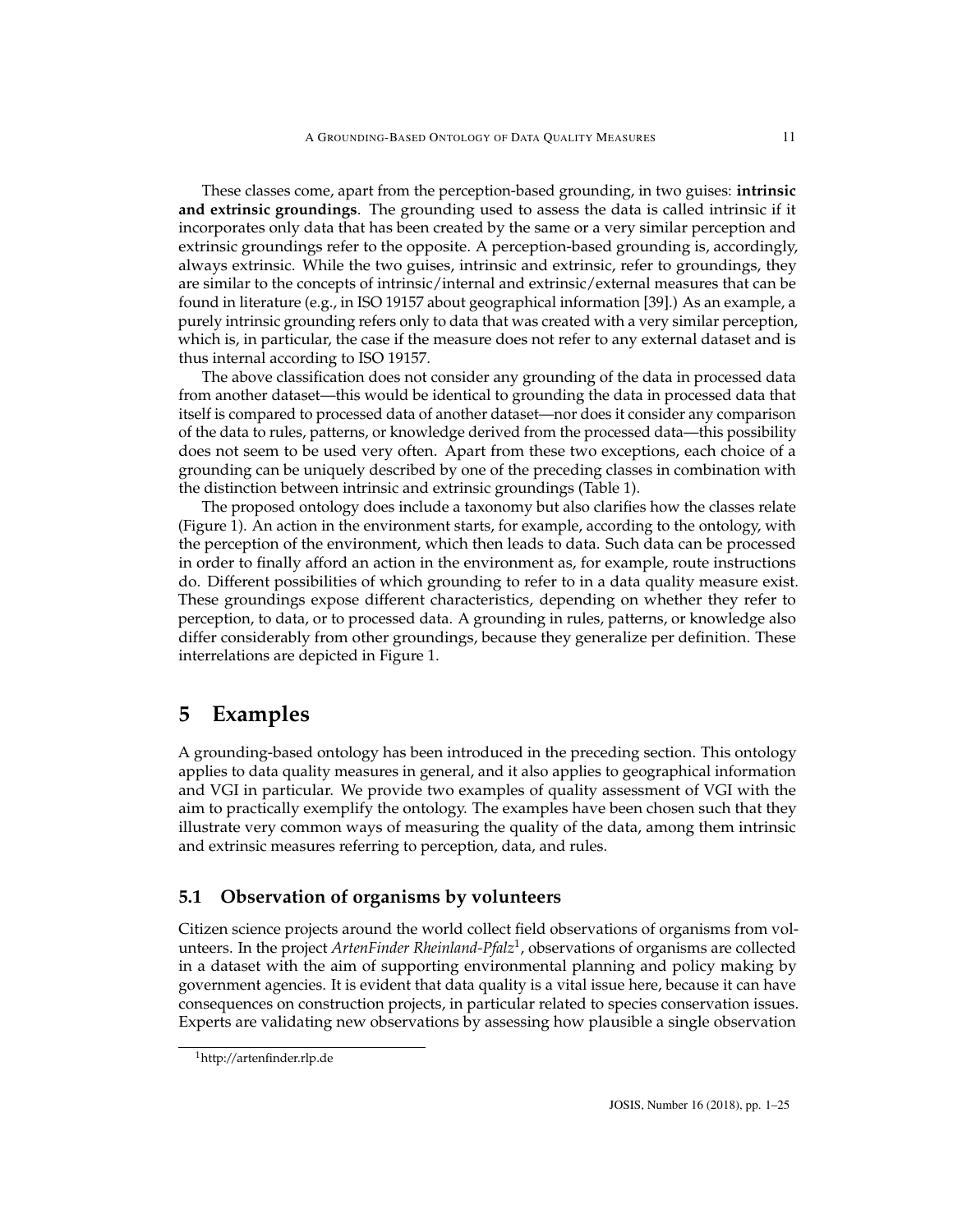<span id="page-11-0"></span>

Figure 2: Histogram of the number of observations of the butterfly species *Aglais urticae* during the year in Rheinland-Pfalz, Germany. The two peaks of observations are the result of hibernating butterflies from the preceding year, which appear in early spring, followed by two new generations from May to November.

is in the context of the existing observations. This process is supported by a tool, which visualizes patterns in the existing validated data [\[41\]](#page-22-2).

The plausibility check relies on an extrinsic grounding in expert knowledge as well as in the existing, already grounded data. Many species have a variable probability of observation during the year. The corresponding histogram of recorded observations over time (Figure [2\)](#page-11-0) clearly exposes this effect and affords to identify possible seasonal outliers. The interpretation of the histogram (i.e., of existing data) is only meaningful because the recorded observations used to create the histogram are of good quality and have been grounded—we know how observations are made in the environment. The quality assessment of a new observation based on the comparison to this histogram is thus *intrinsic* and *data-based* because it primarily relies on similar observations that have already been stored in the dataset. The quality of the assessment is further improved by combining this grounding with expert knowledge, which is a form of *extrinsic grounding in rules, patterns, or knowledge* (Table [2\)](#page-11-1). While this assessment focuses on temporal aspects, spatial aspects, such as recorded observations of a species in the vicinity of a new observation, can be used in the quality assessment to identify possible ecological outliers.

Table 2: Quality measures in the example of Section [5.1](#page-10-2)

<span id="page-11-1"></span>

| Measure                                                          | Intrinsic/extrinsic | Classification by ontology            |
|------------------------------------------------------------------|---------------------|---------------------------------------|
| expert knowledge                                                 | extrinsic           | grounding in rules/patterns/knowledge |
| histogram with the knowledge of<br>patterns in the existing data | intrinsic           | data-based grounding                  |

#### <span id="page-11-2"></span>**5.2 VGI for supporting crisis management**

Crisis management is challenging, and a reaction to a crisis is often needed within hours or days. Information is a major issue for the successful management of a crisis, for example, during natural disasters such as floods, landslides, earthquakes, and tsunamis. Data provided by an authoritative source often serves well for this purpose, but it is increasingly complemented by other data, including OSM data. Like other VGI, OSM relies on the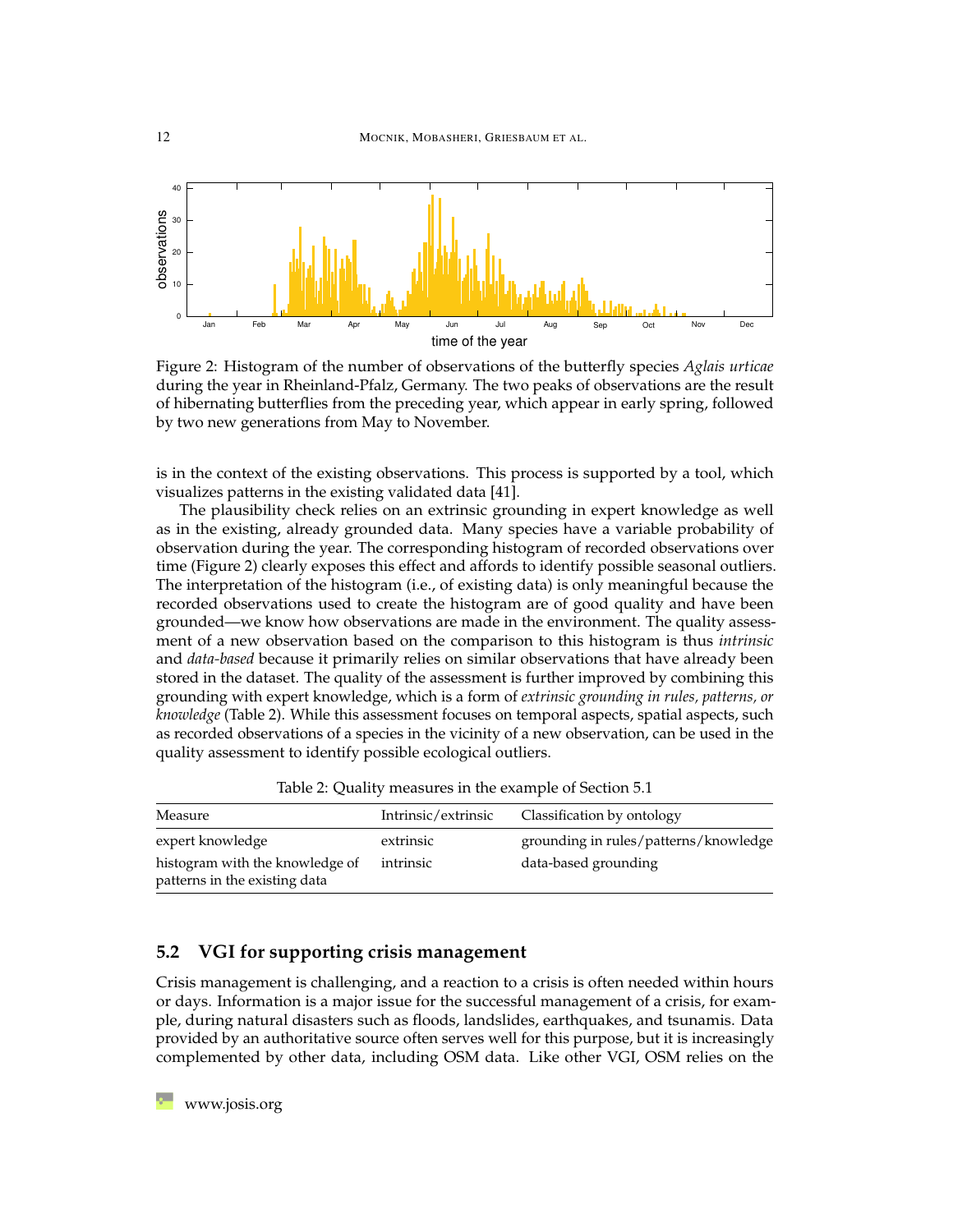<span id="page-12-0"></span>

Figure 3: Map depicting the awareness of flood risk in Quilicura, Santiago, Chile. The awareness of the risk in the entire district (heat map) correlates to the awareness of the risk at the interviewed peoples' place of residence (point features).

contribution of volunteers who map data either on the site (local mappers) or by using aerial imagery or information from other sources (remote mappers).

Data quality and the fitness of data are important for crisis management because necessary help and even the life of people may depend on the usefulness of the available information. Mapping a region only with remotely available data sources, for example, aerial imagery, without any need to visit the area of interest, is often advantageous due to the broader availability of mappers, but the lack of local knowledge can lead to misinterpretations or cause mappers to be unable to recognize features of unfamiliar appearance. Remote mappers may, for example, have difficulties with grounding top views of roundhouses or other specific building types unique to a region, if the mapper has no experience with these building types. In contrast, local mappers have common knowledge about these buildings and may map them differently. The quality of remotely created data can thus be assessed by a comparison to locally created data. Such a comparison is an *intrinsic data-based grounding* because local mapping is, in part, similar to remote mapping and the resulting data is stored in the OSM database in both cases. The grounding also exposes *extrinsic* characteristics, because the common knowledge of local and remote mappers are different, and the contexts of the creation process are thus different too [\[18\]](#page-20-3). The quality of remotely created data can be improved by conveying local knowledge to remote mappers, for example, by region-specific mapping instructions for typical features of the area of interest [\[44\]](#page-22-4).

<span id="page-12-1"></span>

| Measure                                                                     |                     | Intrinsic and extrinsic Classification by ontology |
|-----------------------------------------------------------------------------|---------------------|----------------------------------------------------|
| comparison of remotely and locally created<br>data                          | intrinsic/extrinsic | data-based grounding                               |
| comparison to the perception of flooding at<br>one's own place of residence | extrinsic           | perception-based grounding                         |

Table 3: Quality measures in the example of Section [5.2](#page-11-2)

The creation of data often involves different sensors, for example, GPS devices and aerial images on computers, but human perception is one of the main sources of information. Local mappers use, for example, their visual perception of the surrounding environment and interpret the perception in the context of local knowledge about the area. It is such knowledge that enables the local mapper to, for example, identify a particular object as a roundhouse. Knowledge of a local mapper can also include personal experience of previous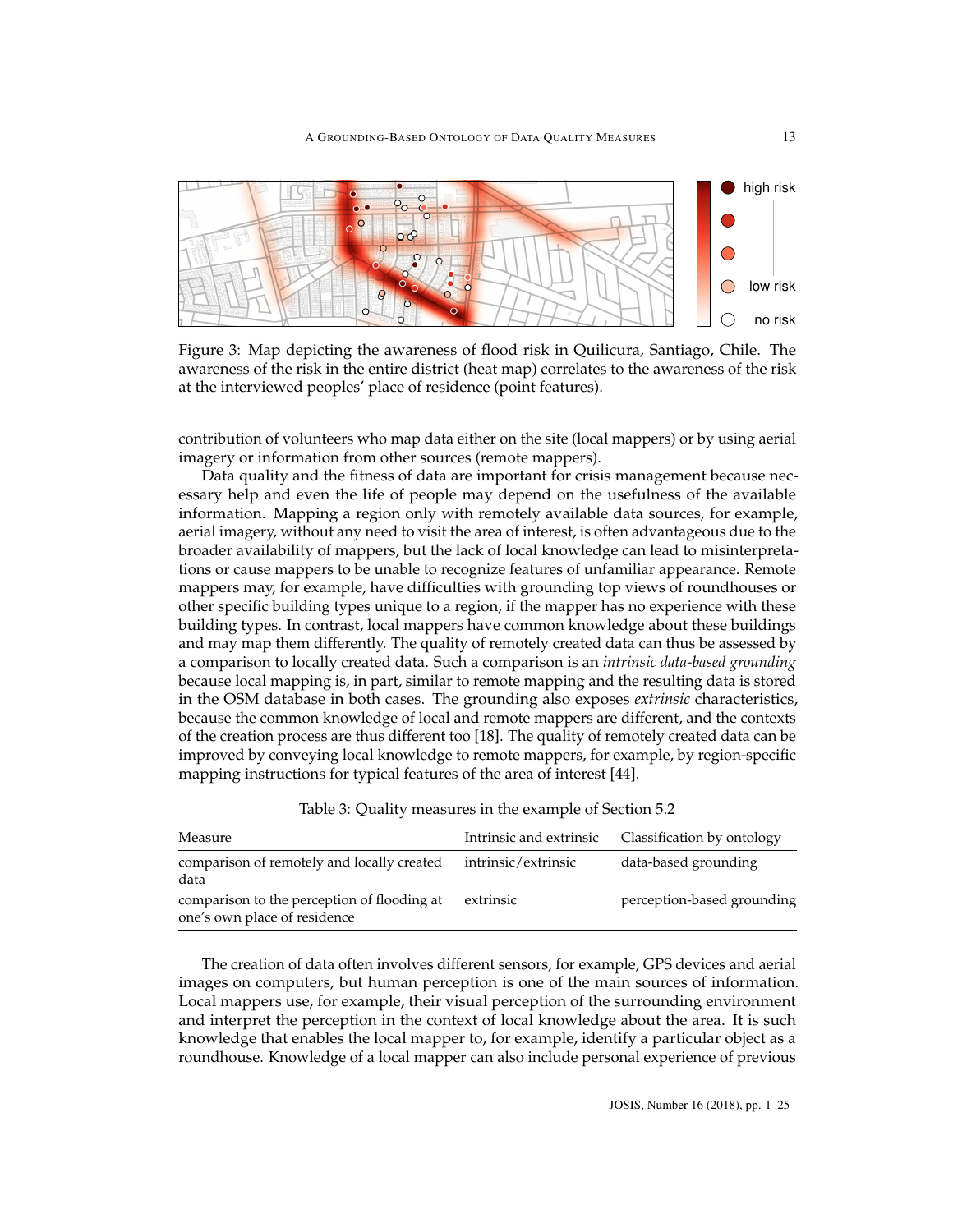disaster events, which is a valuable source of information within disaster management. A mapper may, for example, identify areas of risks like flooding. Such information can be used to complement authoritative data and data gained by established technical methods. In contrast to technical methods like the detection of flooding by aerial imagery, personal experience provides information about the person's awareness of the risks and is thus clearly subjective. It is of high importance to assess the quality of such information gained from personal experience due to this subjectivity. Consider, for example, data about the awareness of flood risk. Such data can be collected by asking local people to indicate their perception of flood risk at their place of residence, as well as to indicate their perception of flood risk in the entire district. One may assume that the perception of flood risk is more accurate at a person's own place of residence because the person's own property is affected. Given that this assumption holds, the quality of the data gained by the perception of flood risk in the district can be assessed by a comparison to the data at the person's place of residence [\[45\]](#page-22-6), which is an example of a *perception-based grounding* (Figure [3;](#page-12-0) Table [3\)](#page-12-1).

## <span id="page-13-0"></span>**6 Evaluation of the ontology**

We have introduced an ontology of quality measures in the preceding sections, and we have discussed how the ontology applies to practical examples. This section is dedicated to an evaluation of the ontology. There exists a multiplicity of quality measures for OSM data, yet a detailed and meaningful classification in respect to the grounding of the data is missing in literature. We demonstrate that the ontology indeed yields a meaningful classification of quality measures in the case of OSM data (Table [4\)](#page-14-0), by providing a good overview over the different types of quality measures and by identifying missing types of quality measures.

The creation of Table [4](#page-14-0) incorporates a selection of quality measures for OSM data, a selection which influences the result of the evaluation of the ontology. In order to make this selection comprehensible and more reproducible, we focus only on these measures that are well documented in the scientific literature. Measures that are only used by the OSM community are, for example, not considered. More specifically, we have only included publications and measures that meet the following criteria:

- The publication has either been listed in Google Scholar before June 1, 2017, or the publication is provided in the references of an article that meets the other criteria and has been listed in Google Scholar before June 1, 2017.
- The publication is either published as a journal article, as a conference paper or as a book chapter.
- We have full-text access to the publication, which is why we excluded theses in general.
- The publication clearly refers to "OpenStreetMap" or "OSM" in combination with "data quality," "fitness for purpose," or similar terms either in the title, the abstract, or among the keywords. In addition, review articles were also included if they refer to "volunteered geographic information" or "VGI" instead of "OpenStreetMap" or "OSM."
- If a measure has been published by the same author in very similar publications, we have only included it once.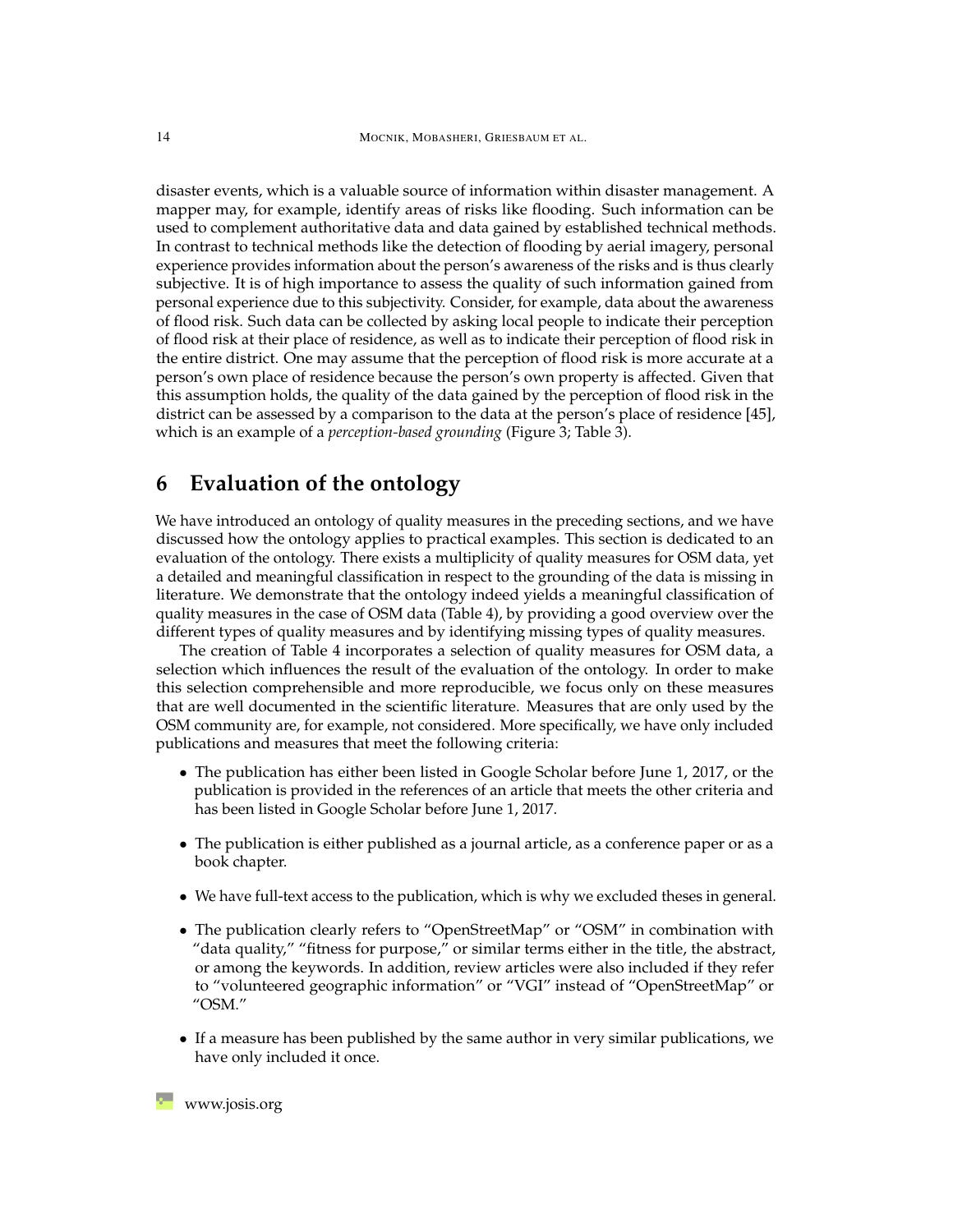<span id="page-14-0"></span>

| perception-based<br>extrinsic<br>grounding   |           | comparison to the perception of experts [18]                                                                                                                                                                                |  |  |
|----------------------------------------------|-----------|-----------------------------------------------------------------------------------------------------------------------------------------------------------------------------------------------------------------------------|--|--|
|                                              |           | comparison to a survey of roads by photogrammetric methods [11]                                                                                                                                                             |  |  |
| data-based<br>grounding                      | intrinsic | comparison of data at different points in time to assess consis-<br>tency [36]                                                                                                                                              |  |  |
|                                              |           | comparison to data in the neighborhood to assess thematic qual-<br>ity [63]                                                                                                                                                 |  |  |
|                                              | extrinsic | comparison to other data, among them official survey data, expert<br>data, and proprietary data, to assess completeness, spatial accuracy,<br>and thematic accuracy [3, 10, 13, 19, 20, 23, 28, 33, 37, 38, 40, 46, 51, 61] |  |  |
| grounding in<br>processed data               | intrinsic |                                                                                                                                                                                                                             |  |  |
|                                              | extrinsic | assessing completeness of the road network by comparison of rout-<br>ing results to Google Maps [57]                                                                                                                        |  |  |
| grounding in<br>rules/patterns/<br>knowledge |           | logical consistency [28]                                                                                                                                                                                                    |  |  |
|                                              |           | logical consistency for landuse [5]                                                                                                                                                                                         |  |  |
|                                              |           | plausibility [1]                                                                                                                                                                                                            |  |  |
|                                              | intrinsic | saturation principle as an indicator for completeness: generally [55],<br>and of roads [5]                                                                                                                                  |  |  |
|                                              |           | absolute number of points of interests (POIs) as an indicator for the<br>completeness of the data [5]                                                                                                                       |  |  |
|                                              |           | conceptual quality [2, 4]                                                                                                                                                                                                   |  |  |
|                                              |           | geometric and thematic lineage [2,61]                                                                                                                                                                                       |  |  |
|                                              |           | thematic completeness for house numbers [5]                                                                                                                                                                                 |  |  |
|                                              |           | spatial accuracy of roads: number of contributors as an indicator for<br>data quality (Linus' law) [34]                                                                                                                     |  |  |
|                                              |           | patterns in the mapping behavior relate to data quality [6,32,43,52]                                                                                                                                                        |  |  |
|                                              |           | patterns in the tagging behavior relate to data quality [50,57]                                                                                                                                                             |  |  |
|                                              | extrinsic | plausibility in regards to spatial relations that are derived from our<br>conceptualization of the environment [61]                                                                                                         |  |  |
|                                              |           | providing tagging guidance by OSM editor [15,63]                                                                                                                                                                            |  |  |

Table 4: Examples of quality measures for OpenStreetMap data.

• Only measures that are explained in detail in one of these publications have been included. The measures were, however, not filtered by its quality, because the quality of a data quality measure is hard to formalize and measure.

Based on the above criteria, the process of selecting these publications and data quality measures contained within can be described as a *systematic literature review*.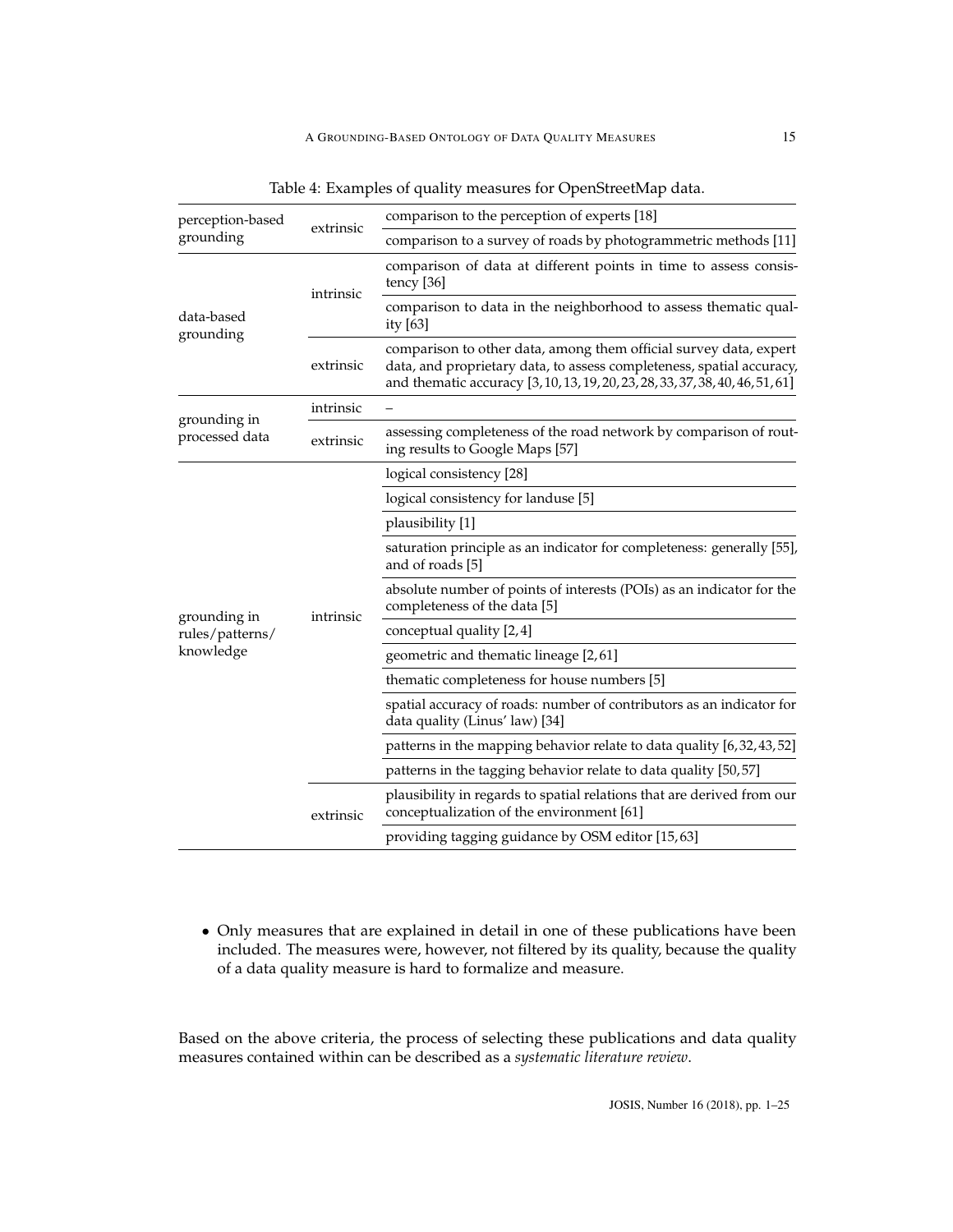How should some quality measure practically be classified? Each measure compares one or more alternative groundings to the "given" interpretation<sup>[2](#page-15-0)</sup> of the data. It is this alternative grounding which is classified according to the ontology, but a classification often cannot be made without a doubt. The assessment of the number of contributors, for example, can be seen as an indicator for data quality. This measure could be classified as a comparison to an *intrinsic* grounding in a rule (the rule can be derived by the analysis of the OSM data itself) or it could be classified as a comparison to an *extrinsic* grounding in a rule (the rule can be derived by considerations independent of the actual OSM data). Similar issues seem, in fact, to arise for most of the groundings in rules, patterns, or knowledge. Another ambiguous example is the assessment for logical consistency. It could be classified as a comparison to a *data-based grounding* or to a *grounding in a rule*, because a comparison to the entire dataset as well as to some formal rules of logic are incorporated. Also this issue can be seen as being very typical, because almost every grounding incorporates some basic logic. Conceptual quality of a dataset can be measured by a grounding in rules, patterns, or knowledge. Even if the quality can be measured *intrinsically*, as different examples demonstrate [\[2,](#page-19-5)[4,](#page-19-6)[49\]](#page-23-13), the assessment also incorporates our conceptualization, which refers to the environment and is thus of *extrinsic* nature. Finally, ambiguity also arises when a measure refers to several data sources.

One can face ambiguity in several ways when classifying quality measures, but as ambiguity is an inherent characteristic of data quality measures, it cannot be avoided. This applies not only to our ontology but also to other ones, for example, Frank's ontology of data quality [\[25\]](#page-21-4) and ISO 19157 [\[39\]](#page-22-1). In fact, measures often examine combinations of different aspects of data quality. As an example, the comparison to a reference dataset often reveals positional and thematic accuracy as well as completeness, etc. In the classification of the quality measures in Table [4,](#page-14-0) we have assigned only one class to each measure, which makes the table less complex. In cases where several classes apply to a measure, the most suitable one has been chosen. Some articles occur more than once in Table [4](#page-14-0) because they describe more than one measure. The issue of choosing one class remains though often a gradual one, as can be seen in the following example: Canavosio-Zuzelski et al. [\[11\]](#page-20-5) assess the road network represented within OSM data by a comparison to aerial stereo imagery. This comparison, regarded as a quality measure, can be classified as an extrinsic data-based grounding (data is recorded), and also as a perception-based grounding (it refers to another method of perception). The measure fits into both classes, but relying on a different way of perception seems to be more important because this increases the chance to detect errors.

The classification of the quality measures in Table [4](#page-14-0) evaluates several aspects, the quality and the usefulness of the ontology as well as the evaluation of the selection of measures. Several qualities of ontologies and taxonomies have been discussed by Fernández et al. [\[21\]](#page-20-11) and Burton-Jones et al. [\[9\]](#page-19-8). Among these qualities are a meaningful scope and a uniform granularity. If suitable examples exist for each class, the scope of the ontology fits to the scope of the examined selection of quality measures. If the number of examples for each class are about equal, the granularity of the ontology fits to the granularity of the examined selection. These two aspects demonstrate that the usefulness of the ontology and the evaluation of the selection of measures relate. In the case of a class to which very few or very many

<span id="page-15-0"></span><sup>&</sup>lt;sup>2</sup>A quality measure can only assess the quality of an interpretation of the data, not of the data itself, because data only becomes meaningful when being interpreted. While there is no "given" interpretation of data in general, we assume a fixed natural interpretation of the data in the context of this evaluation.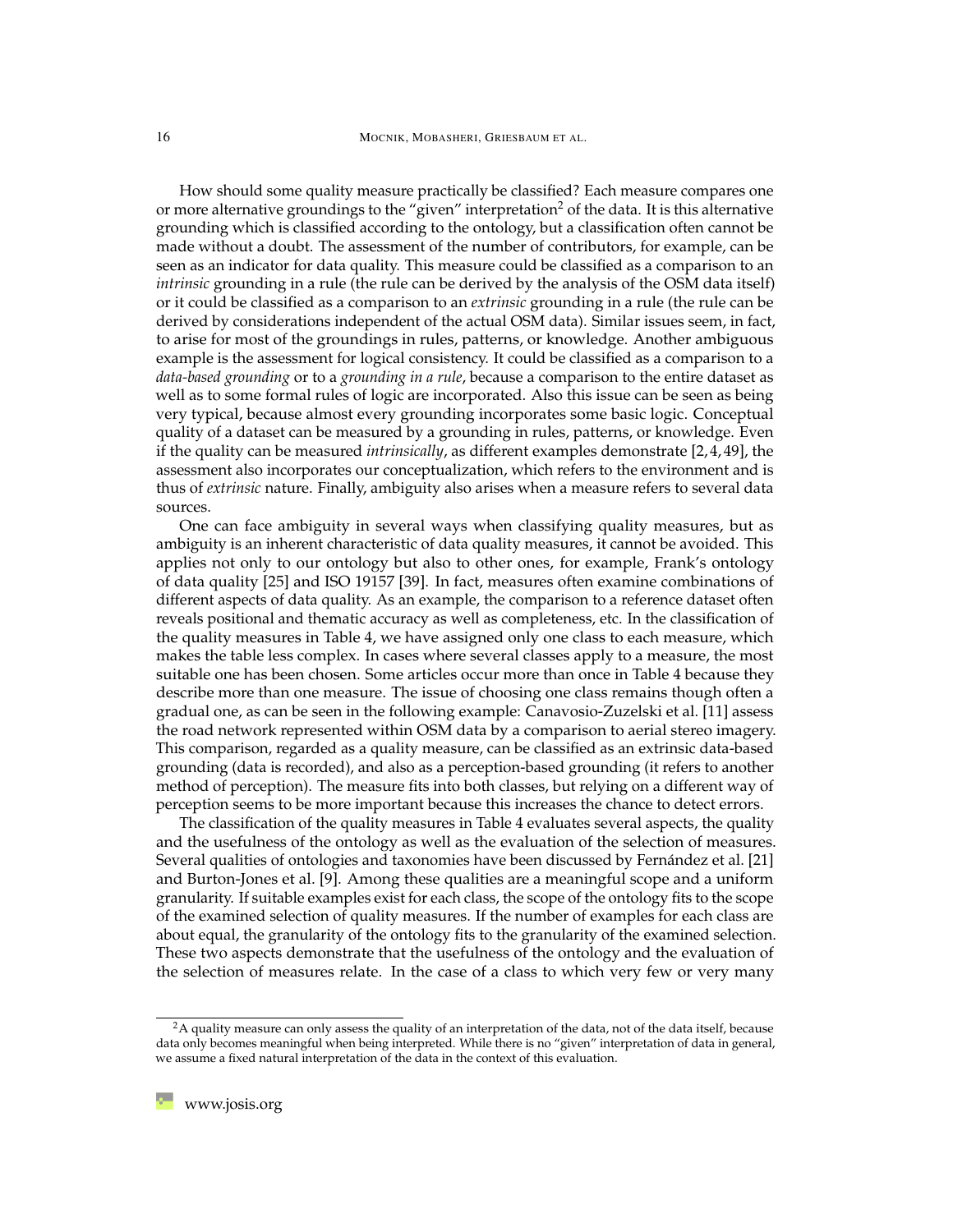<span id="page-16-0"></span>

Figure 4: Frequency distribution of the measures in Table [4,](#page-14-0) classified according to the grounding-based ontology.

measures are assigned, the meaningfulness of the class needs to be assessed independently. The frequency distribution of the measures is depicted in Figure [4.](#page-16-0)

Two of the main classes contain considerably more measures than the other two classes in Table [4.](#page-14-0) There exist sixteen data-based groundings and twenty-one groundings in rules/patterns/knowledge, whereas only two perception-based groundings and one grounding in processed data are listed. As most of the measures classified as groundings in rules/patterns/knowledge are intrinsic (eighteen measures), the majority of measures rely on data. Measures that rely on the perception of the environment or on processed data are in the minority. This unequal distribution could be interpreted as a weakness of the ontology but can easily be explained in terms of the selection. The class of intrinsic groundings in rules, patterns, or knowledge, for example, is the one that most measures are assigned to. One of the reasons might be that intrinsic measures are very efficient because they only rely on the data itself. Research focuses broadly on such intrinsic methods, and the intrinsic measures that are grounded in rules, patterns, or knowledge are, accordingly, very diverse (Table [4\)](#page-14-0). This is in contrast to a comparison to existing data (often reference datasets), because such a comparison needs much less effort than a new perception of the environment, or than a comparison to processed data. The class of extrinsic data-based groundings is, accordingly, the one that the second-most measures are assigned to. This is not by chance either. Many articles introduce intrinsic measures, which are then usually assessed by an extrinsic data-based measure, because a comparison to reference data seems to suggest itself for this purpose. Many of these data-based measures are, accordingly, very similar or even identical.

Only a minority of measures rely on the perception of the environment, or on processed data, as previously discussed. The perception and the processed data are closer to the environment (Figure [1\)](#page-8-0), which can be seen as follows. First, we perceive the environment, which results in raw data. Then, we use the raw data to build a dataset, for example, the dataset that is to be examined. This dataset, or a comparable one, can be processed again, usually with the purpose to allow for an action in the environment. As an example, we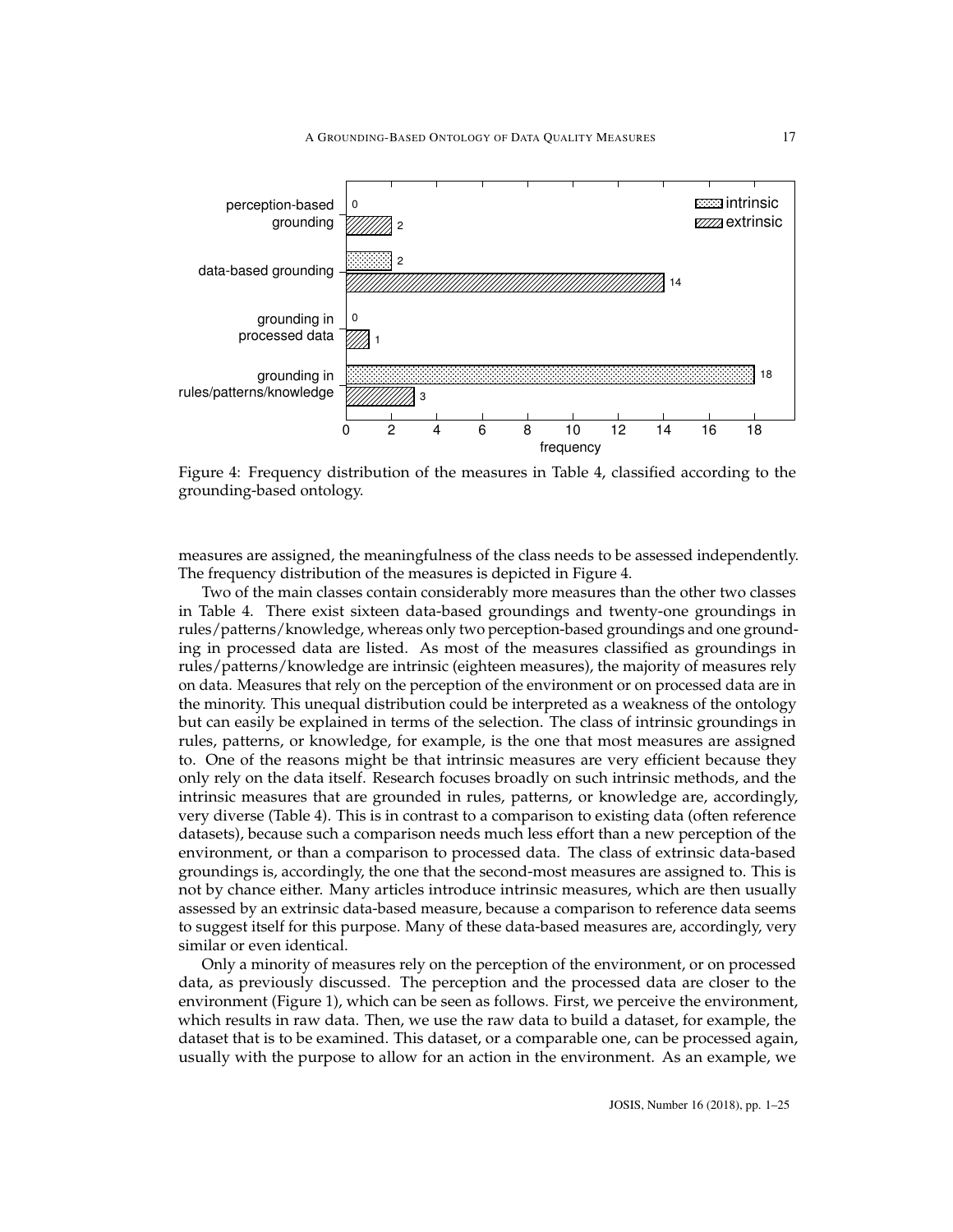perceive the environment through using aerial images and add new information to the OSM dataset. Routing algorithms can utilize OSM data in order to compute routes, which is an example of processed data. These route instructions can, in turn, afford the navigation to the desired place in the environment. Aerial images and routing instructions are thus closer to the environment than OSM data in the sense that they are directly related to the environment either by perception or by actions. It has been argued before that the easier accessibility of OSM data compared to the perception and processed data might be a reason for the dominance of data-based measures. Despite this dominance, examples of measures exist for the other classes, apart from measures using an intrinsic grounding in processed data.

Measures that rely on perception or on processed data are underrepresented in the literature, despite being closer to the environment. Processed data like route instructions usually reflects a certain purpose, because they are mostly created with the intention to give rise to an action in the environment. A measure that is grounded in processed data can thus be expected to optimally afford the assessment of the fitness for purpose. A comparison of route instructions generated by one algorithm using different datasets might, for example, offer valuable clues about how fit the datasets are for navigation tasks. In contrast, measures relying on perception contain maximal information about the environment and can be expected to depend less on a purpose. Such measures are thus useful for assessing data quality independent of a certain purpose.

The evaluation shows two major findings. First, measures exist in most classes, and very different measures can easily be distinguished by their classification, which demonstrates that the ontology is of a suitable granularity. The class of measures that are intrinsically grounded in rules, patterns, or knowledge contains many different measures though, which can be further classified by ISO 19157 [\[39\]](#page-22-1) according to which aspects they assess. Secondly, the ontology provides a view on ongoing research areas and reveals potential future research areas: the examination of existing and development of new measures that are grounded in the perception of the environment; in rules, patterns, or knowledge that has been derived by our perception of the environment; or in processed data.

## <span id="page-17-0"></span>**7 Conclusion**

We examined *why* data quality measures work; that is, what information measures use to assess the quality of data. The used information provides an alternative grounding of the data, which potentially refers to the environment in a different way than the original grounding. This, in turn, sheds light on the quality of the data. Different types of such alternative groundings have been identified and set into context, which resulted in a grounding-based ontology. The ontology has been critically evaluated in the context of OpenStreetMap data.

The processes of perceiving the environment, creating datasets, and processing these in order to afford an action in the environment have been discussed in the context of how data quality measures can be grounded. This chain of processes could be examined with a much finer granularity, as is done, among others, in Frank's data quality ontology. These smaller "steps" cause different types of error, which can be assessed in different ways and using different groundings. Future work may discuss the characteristics of these smaller steps and argue which classes of measures are, according to the grounding-based ontology, most suitable for assessing each of these steps with respect to data quality. These smaller steps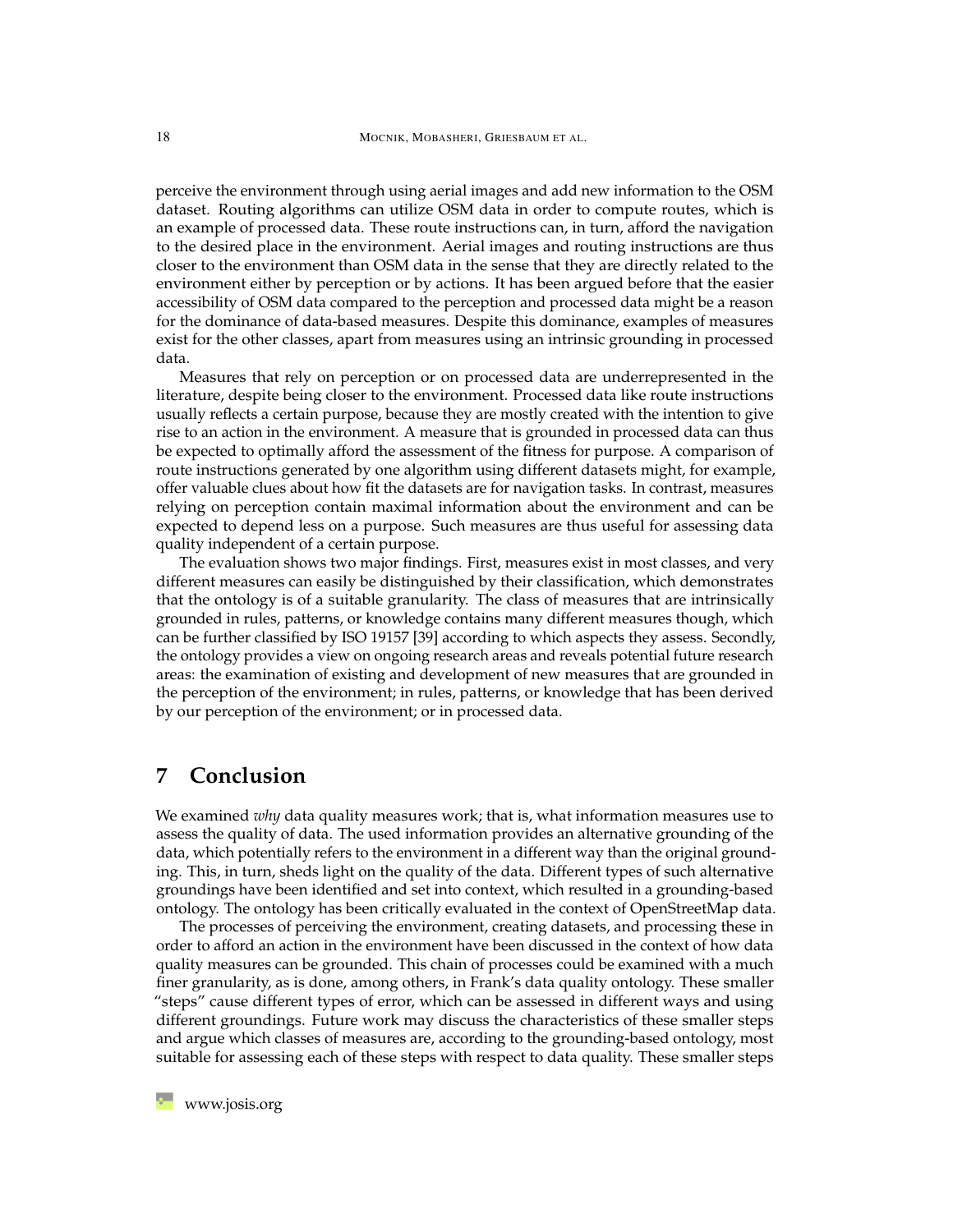may, in particular, involve very essential concepts of geographical information like scale and level of detail, granularity, uncertainty, etc. How do these concepts relate to different groundings, and how can quality be assessed in respect to these concepts?

Intrinsic data quality measures only refer to data that has been created in a similar way as the data to assess. While intrinsic measures seem to lack an alternative grounding because they do not refer to additional information, they cannot exist without such a grounding data quality cannot be assessed without comparing different groundings. Future research may examine intrinsic measures in more detail to gain insights about which presumptions are implicitly made and which alternative groundings are implicitly used.

The evaluation revealed that in literature only very few data quality measures that rely on perception or on processed data have been discussed. In particular, there exists a lack of data quality measures that compare processed data despite the common aim to assess the fitness for purpose in the context of applications. In fact, quality measures that are grounded in processed data can be expected to deliver insightful results and strongly contribute to the assessment of fitness for purpose. Future research may fill this gap and new measures may be developed.

The grounding-based ontology can improve our understanding of how different data quality measures correlate, and how they can mutually complement each other. In particular, a better understanding of how different measures contribute to the assessment of a specific data quality dimension can be gained if the measures are classified according to the grounding-based ontology in order to compare the involved groundings. How can shortcomings of single measures be compensated by other measures? How can the combination of two or more measures lead to stronger results of the quality assessment? What can be followed from two similar measures resulting in contradicting findings? How can the reliability of two measures be compared? Answers to such questions may lead to the development of more sophisticated algorithms to automate quality assessment. In addition, the questions may lead to a theory of how to describe and measure the quality of data quality measures.

There exists a duality between the grounding-based ontology introduced in this article and Frank's data quality ontology, as has been argued. Furthermore, ISO 19157 has been shown to complement the grounding-based ontology. Different ontologies about data quality, fitness for purpose, and data quality measures have been discussed, but a more thorough understanding of how these ontologies relate is still needed. Can these ontologies be merged into a single ontology? Do these ontologies overlap? Can the duality between the grounding-based ontology and Frank's data quality ontology be formalized? These questions may contribute to the comprehension of the issue of data quality and finally lead to more elaborate definitions of data quality and fitness for purpose.

### **Author contributions**

F.-B. Mocnik developed the main ideas and drafted the article. L. Griesbaum and A. Mobasheri improved the draft by providing helpful comments and critical discussions. F.-B. Mocnik was primarily responsible for Sections [1,](#page-0-0) [3,](#page-4-0) [4,](#page-7-0) [6](#page-13-0) and [7;](#page-17-0) F.-B. Mocnik and A. Mobasheri jointly, for Section [2;](#page-2-0) C. Jacobs, for Section [5.1;](#page-10-2) and M. Eckle and C. Klonner, for Section [5.2.](#page-11-2)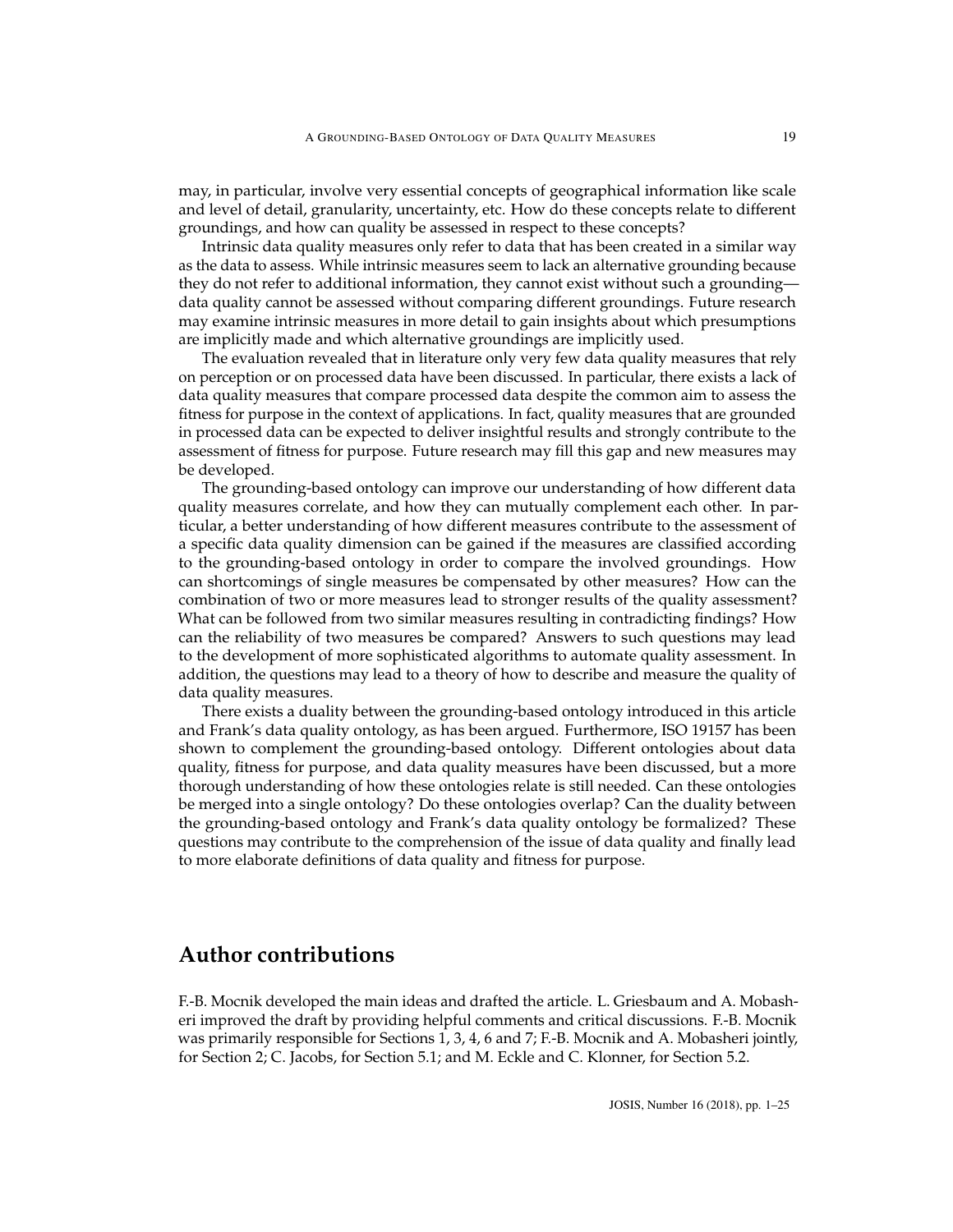# **Acknowledgments**

We would like to express our sincere gratitude to the three anonymous reviewers for their helpful and thorough comments. The authors are grateful to Alexander Zipf for providing helpful comments. F.-B. Mocnik and A. Mobasheri have been funded by the DFG project *A framework for measuring the fitness for purpose of OpenStreetMap data based on intrinsic quality indicators* (FA 1189/3-1).

# **References**

- <span id="page-19-2"></span>[1] ALI, A. L., SCHMID, F., AL-SALMAN, R., AND KAUPPINEN, T. Ambiguity and plausibility: managing classification quality in volunteered geographic information. *Proc. of the 22nd ACM International Conference on Advances in Geographic Information Systems, SIGSPATIAL* (2014), 143–152. [doi:10.1145/2666310.2666392.](http://dx.doi.org/10.1145/2666310.2666392)
- <span id="page-19-5"></span>[2] ANTONIOU, V., TOUYA, G., AND RAIMOND, A.-M. Quality analysis of the Parisian OSM toponyms evolution. In *European Handbook of Crowdsourced Geographic Information*, C. Capineri, M. Haklay, H. Huang, V. Antoniou, J. Kettunen, F. Ostermann, and R. Purves, Eds. Ubiquity Press, London, 2016, pp. 97–112. [doi:10.5334/bax.h.](http://dx.doi.org/10.5334/bax.h)
- <span id="page-19-4"></span>[3] ARSANJANI, J. J., MOONEY, P., ZIPF, A., AND SCHAUSS, A. Quality assessment of the contributed land use information from OpenStreetMap versus authoritative datasets. In *OpenStreetMap in GIScience. Experiences, research, and applications*, J. J. Arsanjani, A. Zipf, P. Mooney, and M. Helbich, Eds. Springer, Heidelberg, 2015, pp. 37–58. [doi:10.1007/978-](http://dx.doi.org/10.1007/978-3-319-14280-7_3) [3-319-14280-7\\_3.](http://dx.doi.org/10.1007/978-3-319-14280-7_3)
- <span id="page-19-6"></span>[4] BALLATORE, A., AND ZIPF, A. A conceptual quality framework for volunteered geographic information. *Proc. of the 12th Conference on Spatial Information Theory, COSIT* (2015), 89–107. [doi:10.1007/978-3-319-23374-1\\_5.](http://dx.doi.org/10.1007/978-3-319-23374-1_5)
- <span id="page-19-0"></span>[5] BARRON, C., NEIS, P., AND ZIPF, A. A comprehensive framework for intrinsic OpenStreetMap quality analysis. *Transactions in GIS 18*, 6 (2014), 877–895. [doi:10.1111/tgis.12073.](http://dx.doi.org/10.1111/tgis.12073)
- <span id="page-19-7"></span>[6] BÉGIN, D., DEVILLERS, R., AND ROCHE, S. Assessing volunteered geographic information (VGI) quality based on contributors' mapping behaviours. *Proc. of the 8th International Symposium on Spatial Data Quality* (2013), 149–154. [doi:10.5194/isprsarchives-](http://dx.doi.org/10.5194/isprsarchives-XL-2-W1-149-2013)[XL-2-W1-149-2013.](http://dx.doi.org/10.5194/isprsarchives-XL-2-W1-149-2013)
- <span id="page-19-1"></span>[7] BILJECKI, F., HEUVELINK, G. B. M., LEDOUX, H., AND STOTER, J. The effect of acquisition error and level of detail on the accuracy of spatial analyses. *Cartography and Geographic Information Science* (2017). [doi:10.1080/15230406.2017.1279986.](http://dx.doi.org/10.1080/15230406.2017.1279986)
- <span id="page-19-3"></span>[8] BORDOGNA, G., CARRARA, P., CRISCUOLO, L., PEPE, M., AND RAMPINI, A. On predicting and improving the quality of volunteer geographic information projects. *International Journal of Digital Earth 9*, 2 (2014), 134–155. [doi:10.1080/17538947.2014.976774.](http://dx.doi.org/10.1080/17538947.2014.976774)
- <span id="page-19-8"></span>[9] BURTON-JONES, A., STOREY, V. C., SUGUMARAN, V., AND AHLUWALIA, P. A semiotic metrics suite for assessing the quality of ontologies. *Data and Knowledge Engineering 55*, 1 (2005), 84–102. [doi:10.1016/j.datak.2004.11.010.](http://dx.doi.org/10.1016/j.datak.2004.11.010)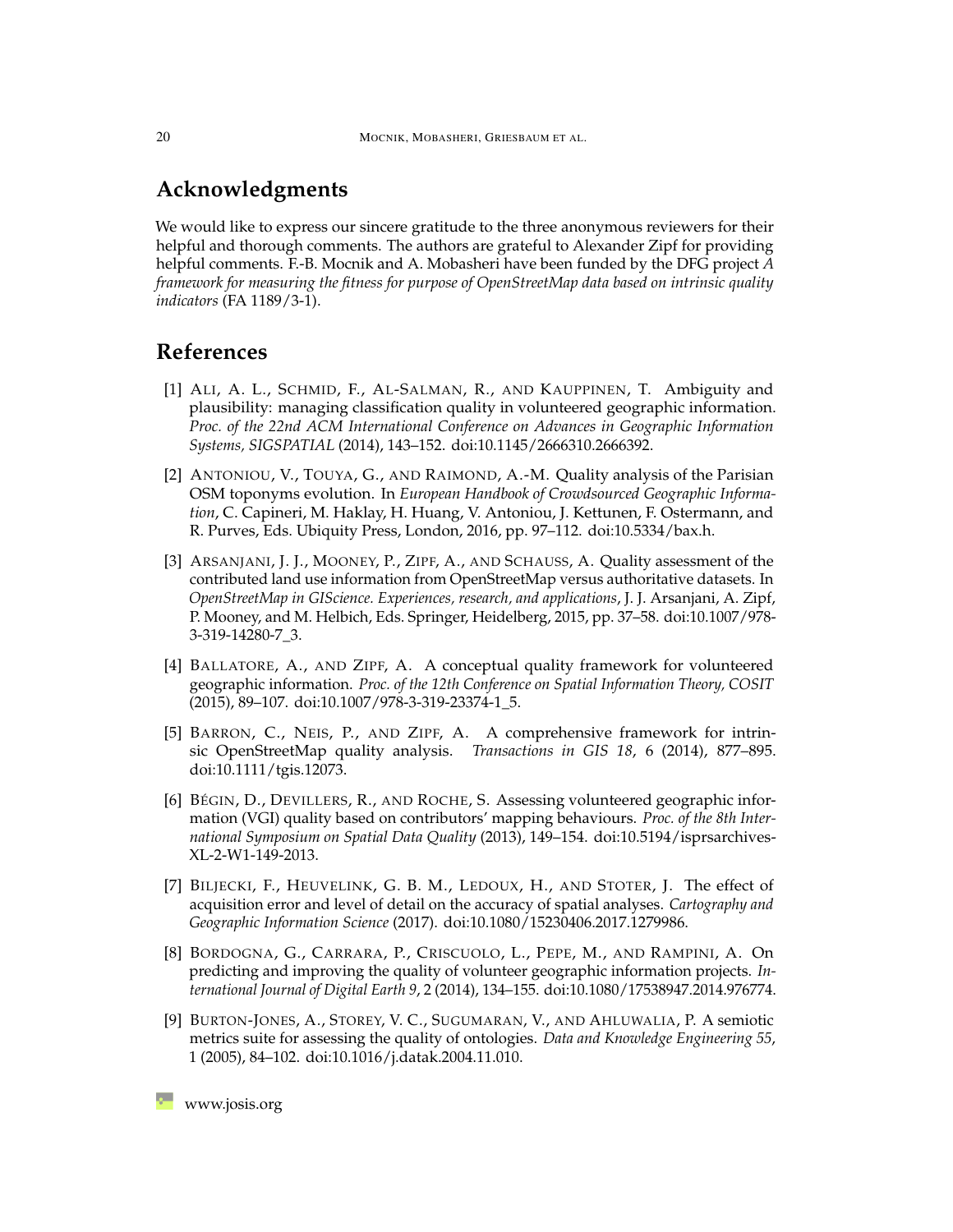- <span id="page-20-6"></span>[10] CAMBOIM, S. P., BRAVO, J. V. M., AND SLUTER, C. R. An investigation into the completeness of, and the updates to, OpenStreetMap data in a heterogeneous area in Brazil. *ISPRS International Journal of Geo-Information 4* (2015), 1366–1388. [doi:10.3390/ijgi4031366.](http://dx.doi.org/10.3390/ijgi4031366)
- <span id="page-20-5"></span>[11] CANAVOSIO-ZUZELSKI, R., AGOURIS, P., AND DOUCETTE, P. A photogrammetric approach for assessing positional accuracy of OpenStreetMap roads. *ISPRS International Journal of Geo-Information 2*, 2 (2003), 276–301. [doi:10.3390/ijgi2020276.](http://dx.doi.org/10.3390/ijgi2020276)
- <span id="page-20-0"></span>[12] CHRISMAN, N. R. The role of quality information in the long-term functioning of a geographic information system. *Cartographica 21*, 2 (1984), 79–87.
- <span id="page-20-7"></span>[13] CIPELUCH, B., JACOB, R., WINSTANLEY, A. C., AND MOONEY, P. Comparison of the accuracy of OpenStreetMap for Ireland with Google Maps and Bing Maps. *Proc. of the 9th International Symposium on Spatial Accuracy Assessment in Natural Resources and Environmental Sciences, ACCURACY* (2010), 337–340.
- <span id="page-20-2"></span>[14] COUCLELIS, H. The certainty of uncertainty: GIS and the limits of geographic knowledge. *Transactions in GIS 7*, 2 (2003), 165–175. [doi:10.1111/1467-9671.00138.](http://dx.doi.org/10.1111/1467-9671.00138)
- <span id="page-20-10"></span>[15] DAVIDOVIC, N., MOONEY, P., STOIMENOV, L., AND MINGHINI, M. Tagging in volunteered geographic information: an analysis of tagging practices for cities and urban regions in OpenStreetMap. *ISPRS International Journal of Geo-Information 5*, 12 (2016). [doi:10.3390/ijgi5120232.](http://dx.doi.org/10.3390/ijgi5120232)
- <span id="page-20-4"></span>[16] DE ALBUQUERQUE, J. P., HERFORT, B., BRENNING, A., AND ZIPF, A. A geographic approach for combining social media and authoritative data towards identifying useful information for disaster management. *International Journal of Geographical Information Science 29*, 4 (2015), 667–689. [doi:10.1080/13658816.2014.996567.](http://dx.doi.org/10.1080/13658816.2014.996567)
- <span id="page-20-1"></span>[17] DEVILLERS, R., BÉDARD, Y., AND JEANSOULIN, R. Multidimensional management of geospatial data quality information for its dynamic use within GIS. *Photogrammetric Engineering and Remote Sensing 71*, 2 (2005), 205–215. [doi:10.14358/PERS.71.2.205.](http://dx.doi.org/10.14358/PERS.71.2.205)
- <span id="page-20-3"></span>[18] ECKLE, M., AND DE ALBUQUERQUE, J. P. Quality assessment of remote mapping in OpenStreetMap for disaster management purposes. *Proc. of the 12th International Conference on Information Systems for Crisis Response and Management, ISCRAM* (2015).
- <span id="page-20-8"></span>[19] FAN, H., YANG, B., ZIPF, A., AND ROUSELL, A. A polygon-based approach for matching OpenStreetMap road networks with regional transit authority data. *International Journal of Geographical Information Science 30*, 4 (2016), 748–764. [doi:10.1080/13658816.2015.1100732.](http://dx.doi.org/10.1080/13658816.2015.1100732)
- <span id="page-20-9"></span>[20] FAN, H., ZIPF, A., FU, Q., AND NEIS, P. Quality assessment for building footprints data on OpenStreetMap. *International Journal of Geographical Information Science 28*, 4 (2014), 700–719. [doi:10.1080/13658816.2013.867495.](http://dx.doi.org/10.1080/13658816.2013.867495)
- <span id="page-20-11"></span>[21] FERNÁNDEZ, M., OVERBEEKE, C., SABOU, M., AND MOTTA, E. What makes a good ontology? A case-study in fine-grained knowledge reuse. *Proc. of the 4th Asian Conference on The Semantic Web, ASWC* (2009), 61–75. [doi:10.1007/978-3-642-10871-6\\_5.](http://dx.doi.org/10.1007/978-3-642-10871-6_5)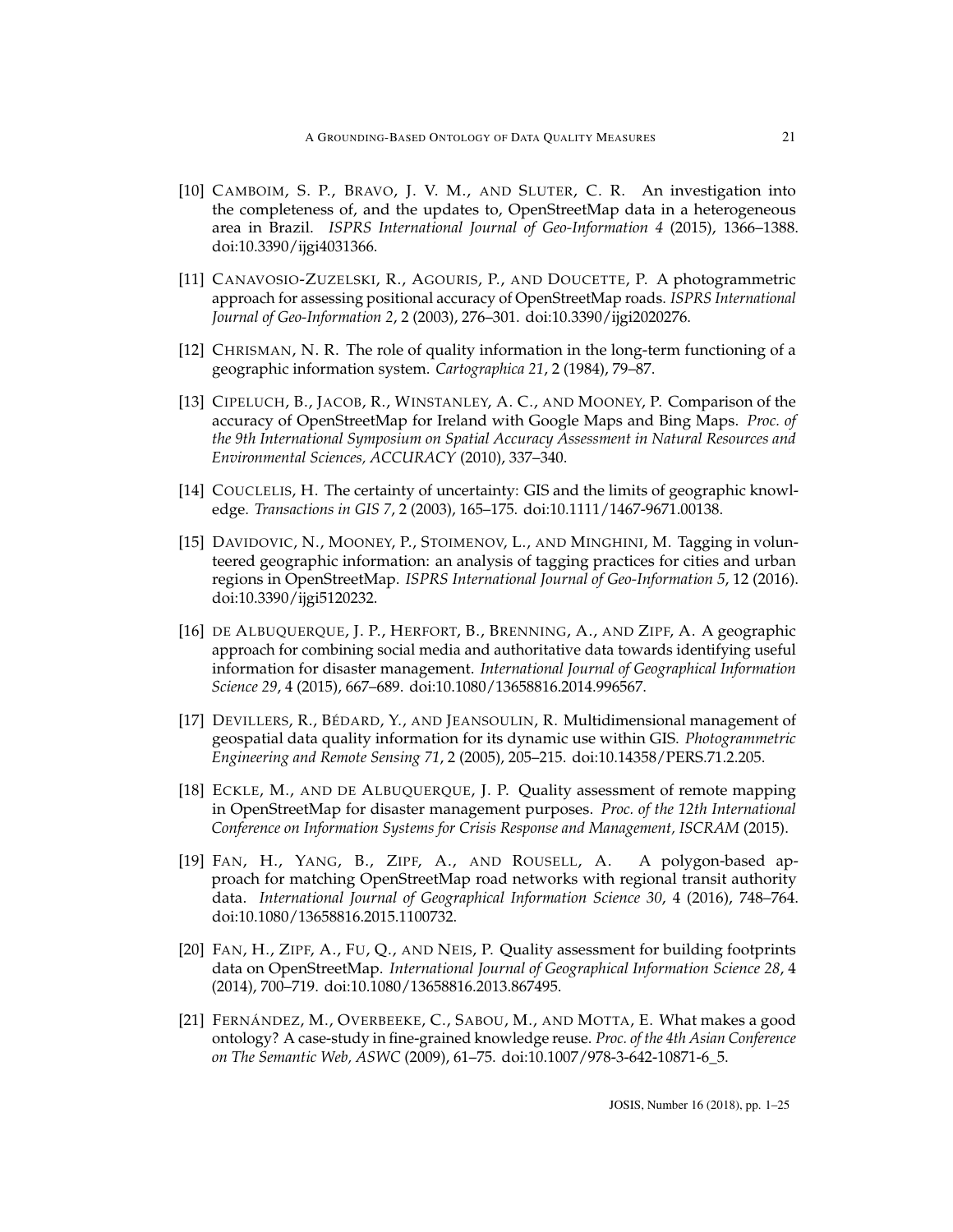- <span id="page-21-7"></span>[22] FONTE, C. C., ANTONIOU, V., BASTIN, L., ESTIMA, J., ARSANJANI, J. J., BAYAS, J.- C. L., SEE, L., AND VATSEVA, R. Assessing VGI data quality. In *Mapping and the citizen sensor*, G. M. Foody, L. See, S. Fritz, P. Mooney, A.-M. Olteanu-Raimond, C. C. Fonte, and V. Antoniou, Eds. Ubiquity Press, London, 2017, pp. 137–163. [doi:10.5334/bbf.g.](http://dx.doi.org/10.5334/bbf.g)
- <span id="page-21-9"></span>[23] FORGHANI, M., AND DELAVAR, M. R. A quality study of the OpenStreetMap dataset for Tehran. *ISPRS International Journal of Geo-Information 3*, 2 (2014), 750–763. [doi:10.3390/ijgi3020750.](http://dx.doi.org/10.3390/ijgi3020750)
- <span id="page-21-2"></span>[24] FRANK, A. U. Metamodels for data quality description. In *Data quality in geographic* information. From error to uncertainty, R. Jeansoulin and M. F. Goodchild, Eds. HermAls, Paris, 1998, pp. 15–29.
- <span id="page-21-4"></span>[25] FRANK, A. U. Data quality ontology: an ontology for imperfect knowledge. *Proc. of the 8th Conference on Spatial Information Theory, COSIT* (2007), 406–420. [doi:10.1007/978-3-](http://dx.doi.org/10.1007/978-3-540-74788-8_25) [540-74788-8\\_25.](http://dx.doi.org/10.1007/978-3-540-74788-8_25)
- <span id="page-21-3"></span>[26] FRANK, A. U. Why is scale an effective descriptor for data quality? The physical and ontological rationale for imprecision and level of detail. In *Research trends in geographic information science*, G. Navratil, Ed. Springer, Heidelberg, 2009, pp. 39–61. [doi:10.1007/978-3-540-88244-2\\_4.](http://dx.doi.org/10.1007/978-3-540-88244-2_4)
- <span id="page-21-8"></span>[27] GIBSON, J. J. The theory of affordances. In *Perceiving, acting, and knowing*, R. Shaw and J. Bransford, Eds. Lawrence Erlbaum Associates, Hillsdale, NJ, 1977, pp. 127–143.
- <span id="page-21-10"></span>[28] GIRRES, J.-F., AND TOUYA, G. Quality assessment of the French OpenStreetMap dataset. *Transactions in GIS 14*, 4 (2010), 435–459. [doi:10.1111/j.1467-9671.2010.01203.x.](http://dx.doi.org/10.1111/j.1467-9671.2010.01203.x)
- <span id="page-21-0"></span>[29] GOODCHILD, M. F. Geographical information science. *International Journal of Geographical Information Systems 6*, 1 (1992), 31–45. [doi:10.1080/02693799208901893.](http://dx.doi.org/10.1080/02693799208901893)
- <span id="page-21-1"></span>[30] GOODCHILD, M. F. Twenty years of progress: GIScience in 2010. *Journal of Spatial Information Science 1* (2010), 3–20. [doi:10.5311/JOSIS.2010.1.2.](http://dx.doi.org/10.5311/JOSIS.2010.1.2)
- <span id="page-21-5"></span>[31] GOODCHILD, M. F., AND LI, L. Assuring the quality of volunteered geographic information. *Spatial Statistics 1* (2012), 110–120. [doi:10.1016/j.spasta.2012.03.002.](http://dx.doi.org/10.1016/j.spasta.2012.03.002)
- <span id="page-21-12"></span>[32] GRÖCHENIG, S., BRUNAUER, R., AND REHRL, K. Estimating completeness of VGI datasets by analyzing community activity over time periods. *Proc. of the 17th AGILE Conference on Geographic Information Science* (2014), 3–18. [doi:10.1007/978-3-319-03611-](http://dx.doi.org/10.1007/978-3-319-03611-3_1)  $3\_1$ .
- <span id="page-21-6"></span>[33] HAKLAY, M. How good is volunteered goegraphical information? A comparative study of OpenStreetMap and Ordnance Survey datasets. *Environment and Planning B 37*, 4 (2010), 682–703. [doi:10.1068/b35097.](http://dx.doi.org/10.1068/b35097)
- <span id="page-21-11"></span>[34] HAKLAY, M., BASIOUKA, S., ANTONIOU, V., AND ATHER, A. How many volunteers does it take to map an area well? The validity of Linus' law to volunteered geographic information. *The Cartographic Journal 47*, 4 (2010), 315–322. [doi:10.1179/000870410X12911304958827.](http://dx.doi.org/10.1179/000870410X12911304958827)

**[www.josis.org](http://www.josis.org)**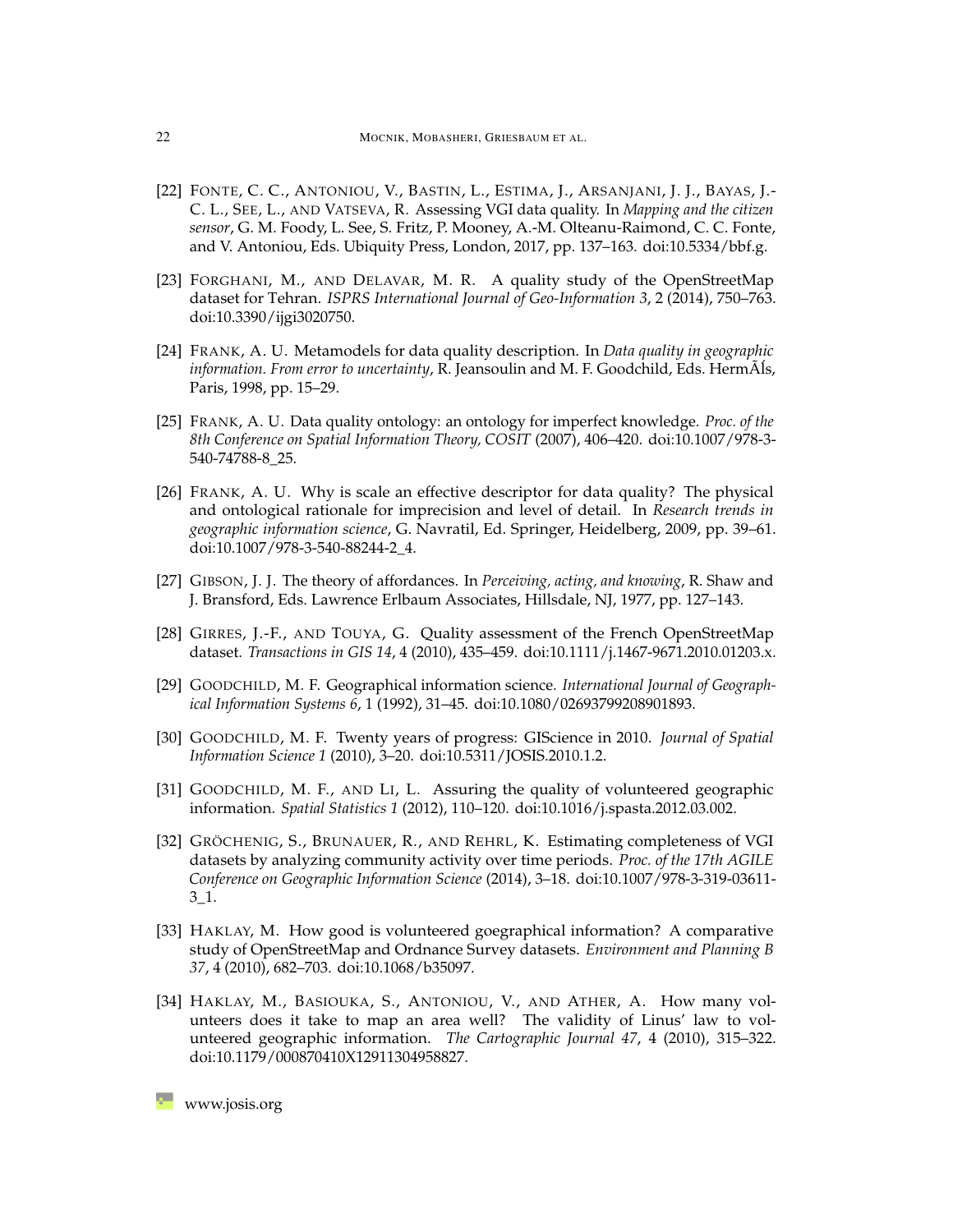- <span id="page-22-5"></span>[35] HARNAD, S. The symbol grounding problem. *Physica D 42*, 1–3 (1990), 335–346. [doi:10.1016/0167-2789\(90\)90087-6.](http://dx.doi.org/10.1016/0167-2789(90)90087-6)
- <span id="page-22-7"></span>[36] HASHEMI, P., AND ABBASPOUR, R. A. Assessment of logical consistency in Open-StreetMap based on the spatial similarity concept. In *OpenStreetMap in GIScience. Experiences, research, and applications*, J. J. Arsanjani, A. Zipf, P. Mooney, and M. Helbich, Eds. Springer, Heidelberg, 2015, pp. 19–36. [doi:10.1007/978-3-319-14280-7\\_2.](http://dx.doi.org/10.1007/978-3-319-14280-7_2)
- <span id="page-22-8"></span>[37] HECHT, R., KUNZE, C., AND HAHMANN, S. Measuring completeness of building footprints in OpenStreetMap over space and time. *ISPRS International Journal of Geo-Information 2*, 4 (2013), 1066–1091. [doi:10.3390/ijgi2041066.](http://dx.doi.org/10.3390/ijgi2041066)
- <span id="page-22-9"></span>[38] HELBICH, M., AMELUNXEN, C., NEIS, P., AND ZIPF, A. Comparative spatial analysis of positional accuracy of OpenStreetMap and proprietary geodata. *Proc. of the GI\_Forum* (2012), 24–33.
- <span id="page-22-1"></span>[39] INTERNATIONAL ORGANIZATION FOR STANDARDIZATION. ISO 19157:2013. Geographic information. Data quality, 2013.
- <span id="page-22-10"></span>[40] JACKSON, S. P., MULLEN, W., AGOURIS, P., CROOKS, A., CROITORU, A., AND STE-FANIDIS, A. Assessing completeness and spatial error of features in volunteered geographic information. *ISPRS International Journal of Geo-Information 2*, 2 (2013), 507– 530. [doi:10.3390/ijgi2020507.](http://dx.doi.org/10.3390/ijgi2020507)
- <span id="page-22-2"></span>[41] JACOBS, C., AND SCHOTTHÖFER, A. Citizen-Science-Daten zur Biodiversität: Methoden zur Unterstützung der Qualitätssicherung. *Proc. of the Symposium und Expo Angewandte Geoinformation, AGIT* (2015).
- <span id="page-22-0"></span>[42] JACOBS, C., AND ZIPF, A. Completeness of citizen science biodiversity data from a volunteered geographic information perspective. *Geo-spatial Information Science 20*, 1 (2017), 3–13. [doi:10.1080/10095020.2017.1288424.](http://dx.doi.org/10.1080/10095020.2017.1288424)
- <span id="page-22-3"></span>[43] KESSLER, C., AND DE GROOT, R. T. A. Trust as a proxy measure for the quality of volunteered geographic information in the case of OpenStreetMap. *Proc. of the 16th AGILE Conference on Geographic Information Science* (2013), 21–37. [doi:10.1007/978-3-319-](http://dx.doi.org/10.1007/978-3-319-00615-4_2) [00615-4\\_2.](http://dx.doi.org/10.1007/978-3-319-00615-4_2)
- <span id="page-22-4"></span>[44] KLONNER, C., ECKLE, M., USÓN, T., AND HÖFLE, B. Quality improvement of remotely volunteered geographic information via country-specific mapping instructions. *Proc. of the 14th International Conference on Information Systems for Crisis Response and Management, ISCRAM* (2017).
- <span id="page-22-6"></span>[45] KLONNER, C., MARX, S., USÓN, T., AND HÖFLE, B. Risk awareness maps of urban flooding via OSM field papers – case study Santiago de Chile. *Proc. of the 13th International Conference on Information Systems for Crisis Response and Management, ISCRAM* (2016).
- <span id="page-22-11"></span>[46] KOUKOLETSOS, T., HAKLAY, M., AND ELLUL, C. Assessing data completeness of VGI through an automated matching procedure for linear data. *Transactions in GIS 16*, 4 (2012), 477–498. [doi:10.1111/j.1467-9671.2012.01304.x.](http://dx.doi.org/10.1111/j.1467-9671.2012.01304.x)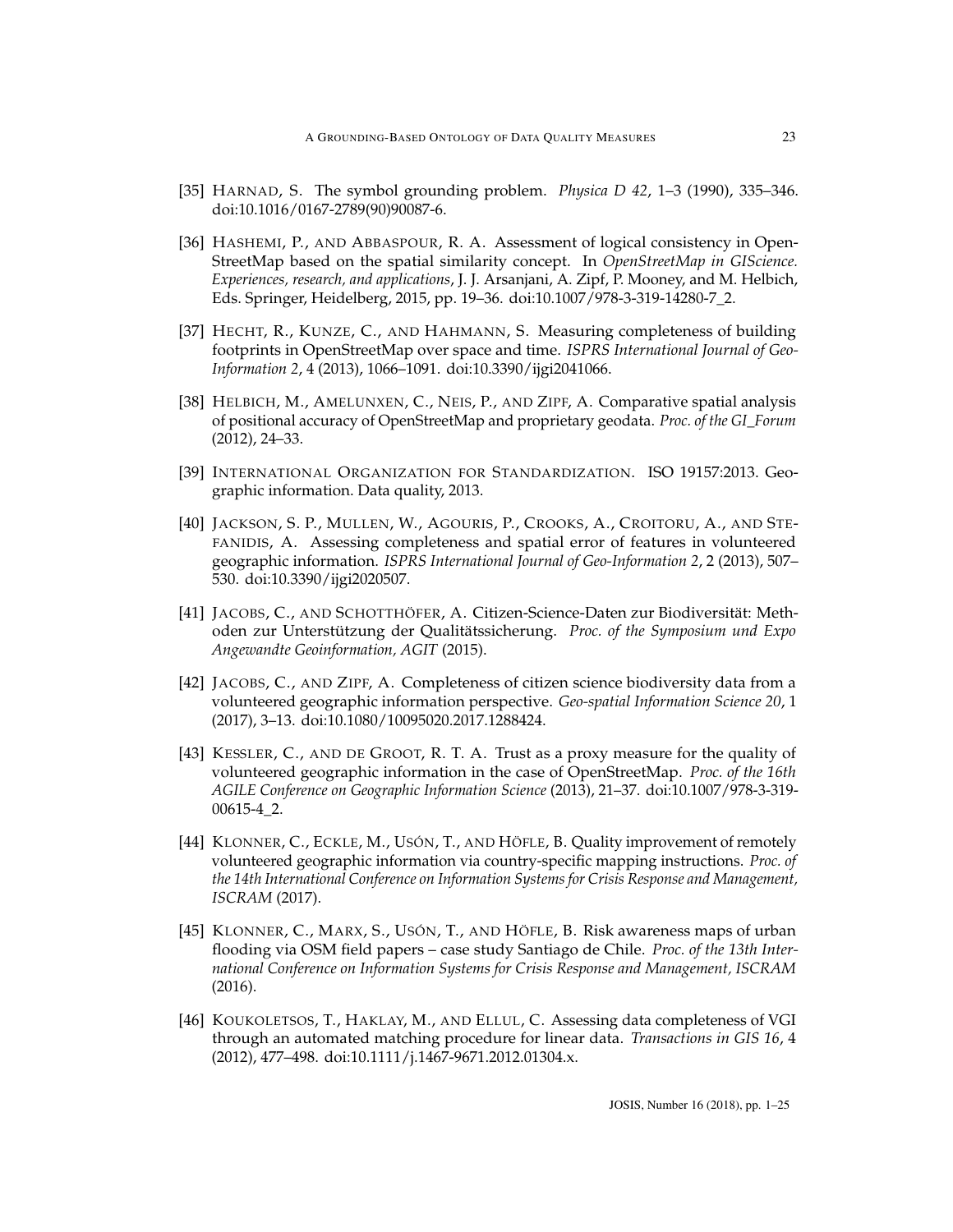- <span id="page-23-3"></span>[47] MOCNIK, F.-B. *A scale-invariant spatial graph model*. PhD thesis, Vienna University of Technology, 2015.
- <span id="page-23-7"></span>[48] MOCNIK, F.-B., ZIPF, A., AND FAN, H. The inevitability of calibration in VGI quality assessment. *Proc. of the 4th Workshop on Volunteered Geographic Information: Integration, Analysis, and Applications, VGI-Analytics* (2017).
- <span id="page-23-13"></span>[49] MOCNIK, F.-B., ZIPF, A., AND RAIFER, M. The OpenStreetMap folksonomy and its evolution. *Geo-spatial Information Science 20*, 3 (2017), 219–230. [doi:10.1080/10095020.2017.1368193.](http://dx.doi.org/10.1080/10095020.2017.1368193)
- <span id="page-23-12"></span>[50] MOONEY, P., AND CORCORAN, P. The annotation process in OpenStreetMap. *Transactions in GIS 16*, 4 (2012), 561–579. [doi:10.1111/j.1467-9671.2012.01306.x.](http://dx.doi.org/10.1111/j.1467-9671.2012.01306.x)
- <span id="page-23-8"></span>[51] NEIS, P., ZIELSTRA, D., AND ZIPF, A. The street network evolution of crowdsourced maps: OpenStreetMap in Germany 2007–2011. *Future Internet 4* (2012), 1–21. [doi:10.3390/fi4010001.](http://dx.doi.org/10.3390/fi4010001)
- <span id="page-23-11"></span>[52] NEIS, P., ZIELSTRA, D., AND ZIPF, A. Comparison of volunteered geographic information data contributions and community development for selected world regions. *Future Internet 5*, 2 (2013), 282–300. [doi:10.3390/fi5020282.](http://dx.doi.org/10.3390/fi5020282)
- <span id="page-23-4"></span>[53] OGDEN, C. K., AND RICHARDS, I. A. *The meaning of meaning*. Harcourt, Brace and World, New York, 1923.
- <span id="page-23-5"></span>[54] ORTMANN, J. *Semantic integration of human and technical observations*. PhD thesis, University of Münster, 2014.
- <span id="page-23-10"></span>[55] REHRL, K., AND GRÖCHENIG, S. A framework for data-centric analysis of mapping activity in the context of volunteered geographic information. *ISPRS International Journal of Geo-Information 5*, 37 (2016). [doi:10.3390/ijgi5030037.](http://dx.doi.org/10.3390/ijgi5030037)
- <span id="page-23-6"></span>[56] SCHEIDER, S. *Grounding geographic information in perceptual operations*. IOS Press, Amsterdam, 2012.
- <span id="page-23-9"></span>[57] SEHRA, S. S., SINGH, J., AND RAI, H. S. Assessing OpenStreetMap data using intrinsic quality indicators: an extension to the QGIS processing toolbox. *Future Internet 9*, 2 (2017). [doi:10.3390/fi9020015.](http://dx.doi.org/10.3390/fi9020015)
- <span id="page-23-2"></span>[58] SENARATNE, H., MOBASHERI, A., ALI, A. L., CAPINERI, C., AND HAKLAY, M. A review of volunteered geographic information quality assessment methods. *International Journal of Geographical Information Science 31*, 1 (2017), 139–167. [doi:10.1080/13658816.2016.1189556.](http://dx.doi.org/10.1080/13658816.2016.1189556)
- <span id="page-23-1"></span>[59] SHI, W., FISHER, P. F., AND GOODCHILD, M. F., Eds. *Spatial data quality*. Taylor and Francis, London, 2002.
- <span id="page-23-0"></span>[60] SWISS CONFEDERATION, AIRCRAFT ACCIDENT INVESTIGATION BUREAU. Schlussbericht Nr. 1793 des Büros für Flugunfalluntersuchungen.

**[www.josis.org](http://www.josis.org)**